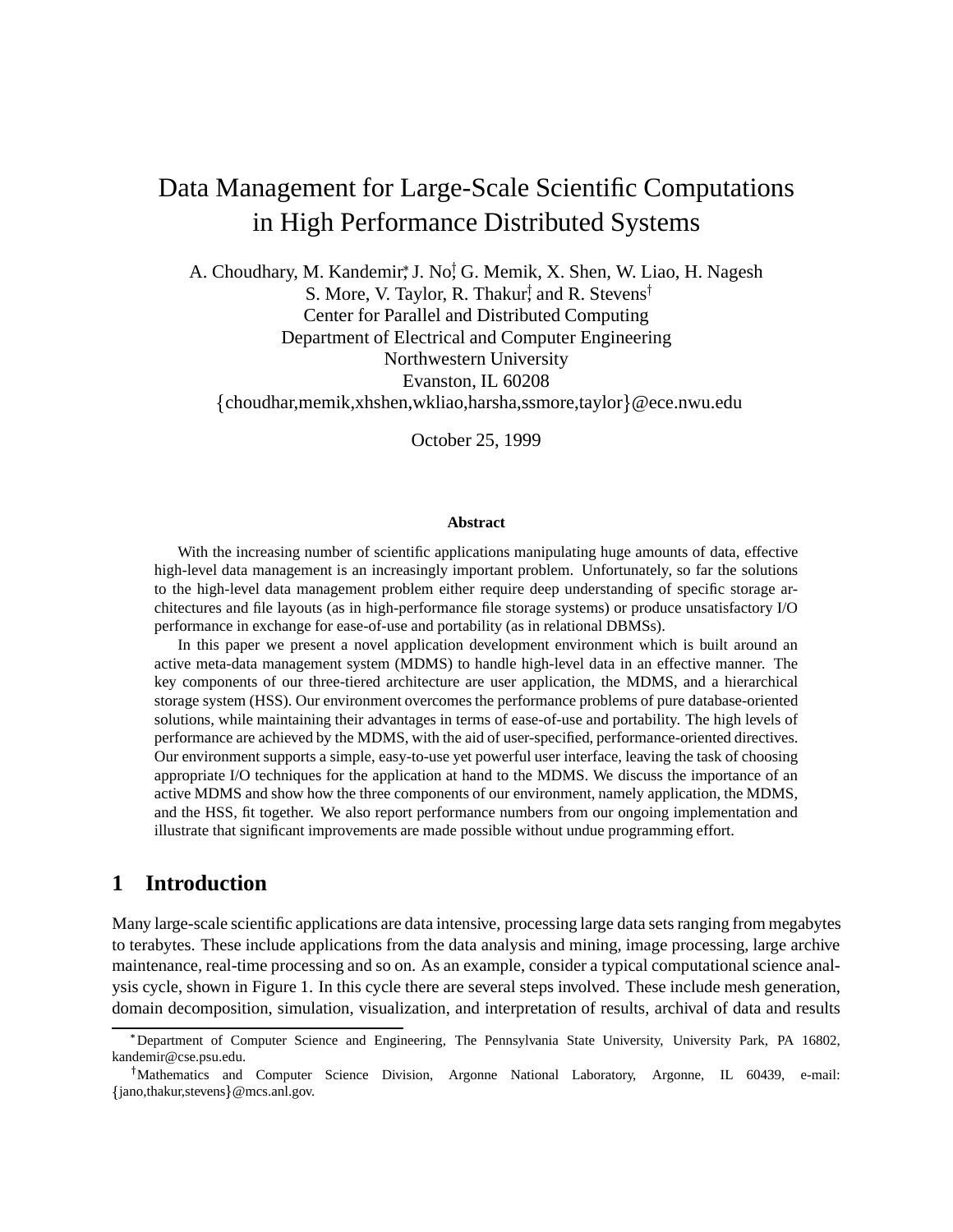

Figure 1: A typical computational science analysis cycle.

for post-processing and check-pointing, and adjustment of parameters. Thus, it is not sufficient to consider simulation alone when determining how to store or access data sets because the data sets in question are used in other phases as well. In addition, these steps may need to be performed in a heterogeneous distributed environment. These considerations require storing visualization and checkpoint data (which can run into 100s of megabytes to terabytes range) in a canonical form so that other tools can use them easily without having to re-organize the data. Furthermore, the re-start of computation with different number of processors requires that data storage be independent of number of processors that produced it. Such requirements present challenging I/O intensive problems and an application programmer may be overwhelmed if required to solve these problems.

Designing efficient I/O schemes for such I/O intensive problems demands expert knowledge and is not suitable for a computational scientist. Consequently, with the increasing number of applications that manipulate huge amounts of data, the effective data management problem is becoming increasingly important. Although this problem has been addressed throughout the years at different levels, there is still little consensus over how to balance the ease-of-use and efficiency.

In one extreme of the spectrum there are high-performance parallel file systems (e.g., Intel's PFS [25] and IBM's Vesta [8]) that have been built to exploit the parallel I/O capabilities provided by modern architectures. They achieve this goal by adopting smart I/O optimization techniques such as prefetching [17], caching [22, 5], and parallel I/O [15, 10]. However, there are serious obstacles preventing the file systems from becoming a real solution to the high-level data management problem. First of all, user interfaces of the file systems are low-level [21]. They force the users to express access patterns of their codes using file pointers, byte offsets, etc., which do not directly match the applications' data structures, which are large multi-dimensional arrays, images and so forth. Second, every file system comes with its own set of I/O calls, which renders ensuring program portability a very difficult task. The third problem with the file systems is that the file system policies and related optimizations are in general hard-coded in it and are tuned to work well for a few commonly occurring cases only. As noted by Karpovich et al. [19] among the others, even if the programmer has full-knowledge of access patterns of her code, it is difficult to convey this information to the file system in a convenient way. Overall, high level I/O performance from parallel file systems is possible only if significant sacrifices are made from portability, code reuse, and ease-of-programming. Notice also that although the parallel I/O libraries (e.g., [6]) built on top of parallel file systems have the potential to provide both ease-of-use and high performance through the use of advanced I/O optimization techniques such as collective I/O [14, 20], and array chunking [26], their extensibility is severely limited by the design principles and the programming language used in their implementation [19].

At the other end of the spectrum are database management systems (DBMS). They provide a layer on top of file systems, which is portable, extensible, easy to use and maintain, and that allows a clear and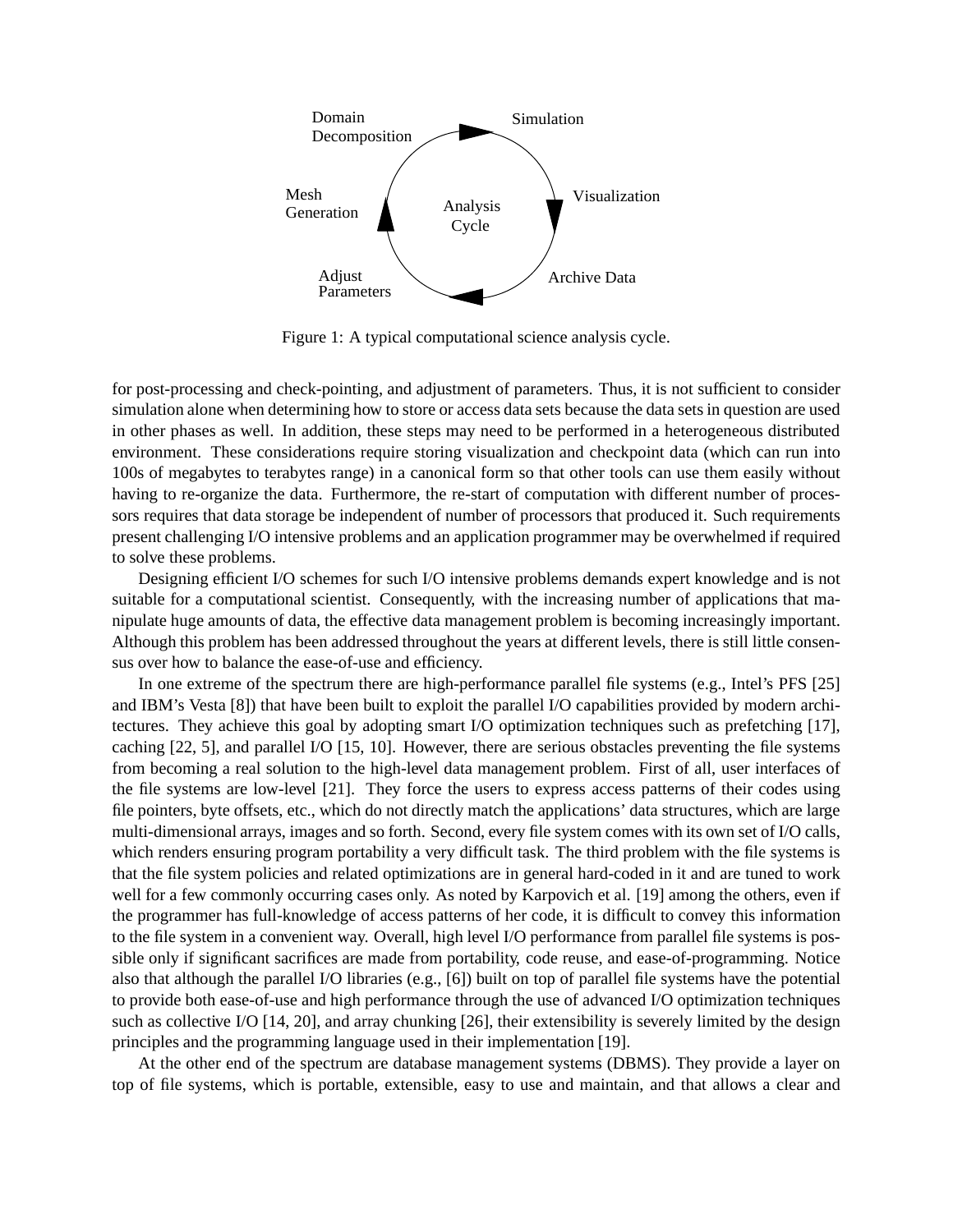

Figure 2: Three-tiered architecture (Three sites in this figure illustrate the current experimental setup to evaluate the architecture).

natural interaction with the applications by abstracting out the file names and file offsets. However, these advantages do not come for free. Since their main target is to be general purpose, they cannot provide high performance on a specific platform. Additionally, the data consistence and integrity semantics provided by almost all DBMS put an added obstacle to high performance. Applications that process large amounts of *read-only* data suffer unnecessarily as a result of these integrity constraints [19]. And finally, most DBMS support only a very limited set of data types and data manipulation models.

In this paper we present a novel approach to the high-level data management problem. Our approach tries to *combine* the advantages of file systems and databases, while avoiding their respective disadvantages. It provides a user-friendly programming environment which allows easy application development, code reuse, and portability; at the same time, it extracts high I/O performance from the underlying parallel I/O architecture by employing advanced I/O optimization techniques like data sieving and collective I/O. It achieves these goals by using an active *meta-data management system* (MDMS) that interacts with the parallel application in question as well as with the underlying hierarchical storage environment.

The proposed programming environment has three key components: **(1)** user program; **(2)** meta-data management system (MDMS); and **(3)** hierarchical storage system (HSS). These three components can exist in the same site or can be fully-distributed across distant sites. For example, as part of our experiments we run a parallel volume rendering application on the SP-2 at Argonne National Lab that interacts with the MDMS located at Northwestern University and accesses its data files (currently) using TCP/IP stored on the HPSS (High Performance Storage System) [11] installed at San Diego Supercomputer Center. The experimental configuration is depicted in Figure 2. Functionalities of the thick double-arrows will be explained in subsequent sections.

The remainder of this paper is organized as follows. In section 2 we present the details of the MDMS which is built using Object-Relational DBMS (OR-DBMS) technology [27]. In section 3 we discuss the HSS, focusing in particular on the advanced I/O optimizations and on how they are activated using user directives. In section 4 we discuss basic I/O commands used in applications (i.e., the user interface of our architecture) and make a case for a simpler set of well-implemented I/O functionalities. In section 5 we present performance numbers from our initial implementation using several applications. In section 6 we briefly discuss related work on high-level scientific data management and I/O optimizations and in section 7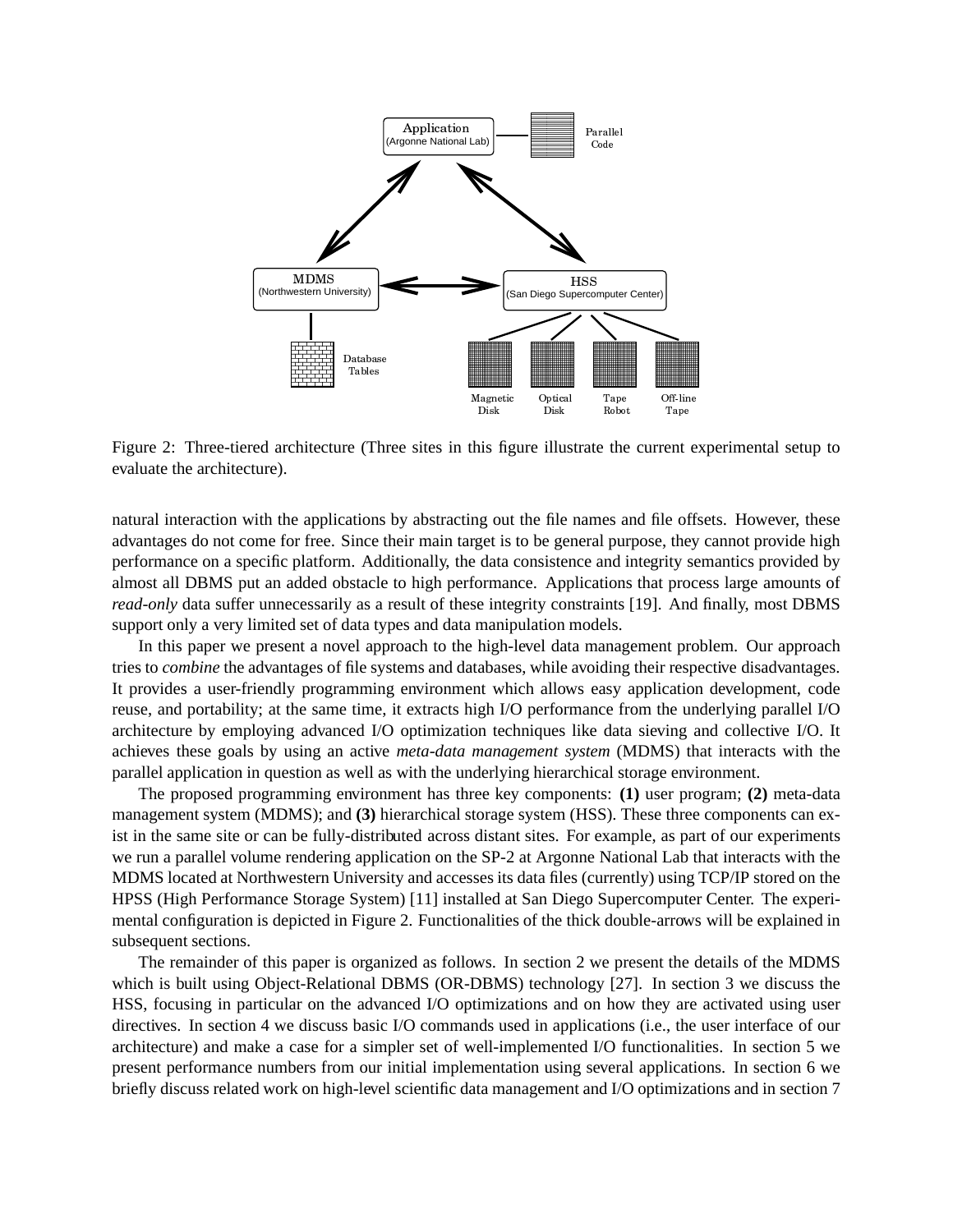we conclude the paper and briefly discuss ongoing work.

## **2 Meta-data Management System (MDMS)**

Our MDMS is an *active* middle-ware currently being built at Northwestern University with the aim of providing a uniform interface to data-intensive applications and hierarchical storage systems. Applications and HSS can communicate with the MDMS to obtain high performance I/O from the underlying architecture. The main functions fulfilled by the MDMS can be summarized as follows:

^ It stores information about the abstract storage devices (ASDs) that can be accessed by applications. By querying the MDMS, the applications can learn where in the HSS their data reside (i.e., in what part of the storage hierarchy) without the need of specifying file names. They can also access the performance characteristics (e.g., speed) of the ASDs and select a suitable ASD (e.g., a disk sub-system consisting of eight separate disk arrays) to store their data sets.

^ It stores information about the *storage patterns* and *access patterns* of data sets. For example, a specific multi-dimensional array that is striped across four disk devices in round-robin manner will have an entry in the MDMS. The MDMS utilizes this information in a number of ways. The most important usage of this information, however, is to *decide a parallel I/O method* based on *access patterns* (*hints*) provided by the application. By *comparing* the storage pattern and access pattern of a data set, the MDMS can, for example, advise the HSS to perform collective I/O [14] or prefetching [17] for the data set in question.

^ It stores information about the *pending* access patterns. It utilizes this information in taking some global decisions, possibly involving data sets from multiple applications (e.g., staging a number of related files from tape sub-system to disk sub-system, or migrating a number of files from disk sub-system to tape sub-system [11]).

^ It stores information about the users and applications. A (*user*, *application*) pair is called a *context*. When a user starts to run an application, the MDMS determines the portions of its meta-data that she is allowed to see. As the application runs, the MDMS accumulates access statistics about the user as well as her data sets and utilizes this information in successive runs to enhance the I/O performance further. In other words, the MDMS also keeps meta-data for specifying access history and trail of navigation, though they are not covered in this paper.

Notice that the MDMS is not merely a data repository but also an *active* component in the overall data management process. It *communicates* with applications as well as the HSS and can *influence* the decisions taken by the both.

#### **2.1 Directive Categories**

The MDMS is built using the OR-DBMS technology [27] that allows high expressiveness and extensibility. It keeps both *system-level* [4, 7] and *user-level meta-data* [16] about the data sets, data files, ASDs, physical storage devices (PSDs), access patterns, and users. Its communication with the user application is through so called *user directives*. Although these directives come in a variety of flavors, there are two important groups:

^ *Layout Directives*: The application can have some control over how its data are laid out in the HSS. These directives are *strong* in the sense that (unless they are inconsistent with each other) the MDMS should take care of them and should advise the HSS to take necessary steps. An example would be a (storage pattern) directive that tells the MDMS that the application wants a specific data set to be stored in a particular fashion. Another example would be a (usage pattern) directive that tells the MDMS to advise the HSS to migrate a specific data set from disk to tape, probably because it will not be used in the remainder part of the application. These directives are important indications about particular uses of data in subsequent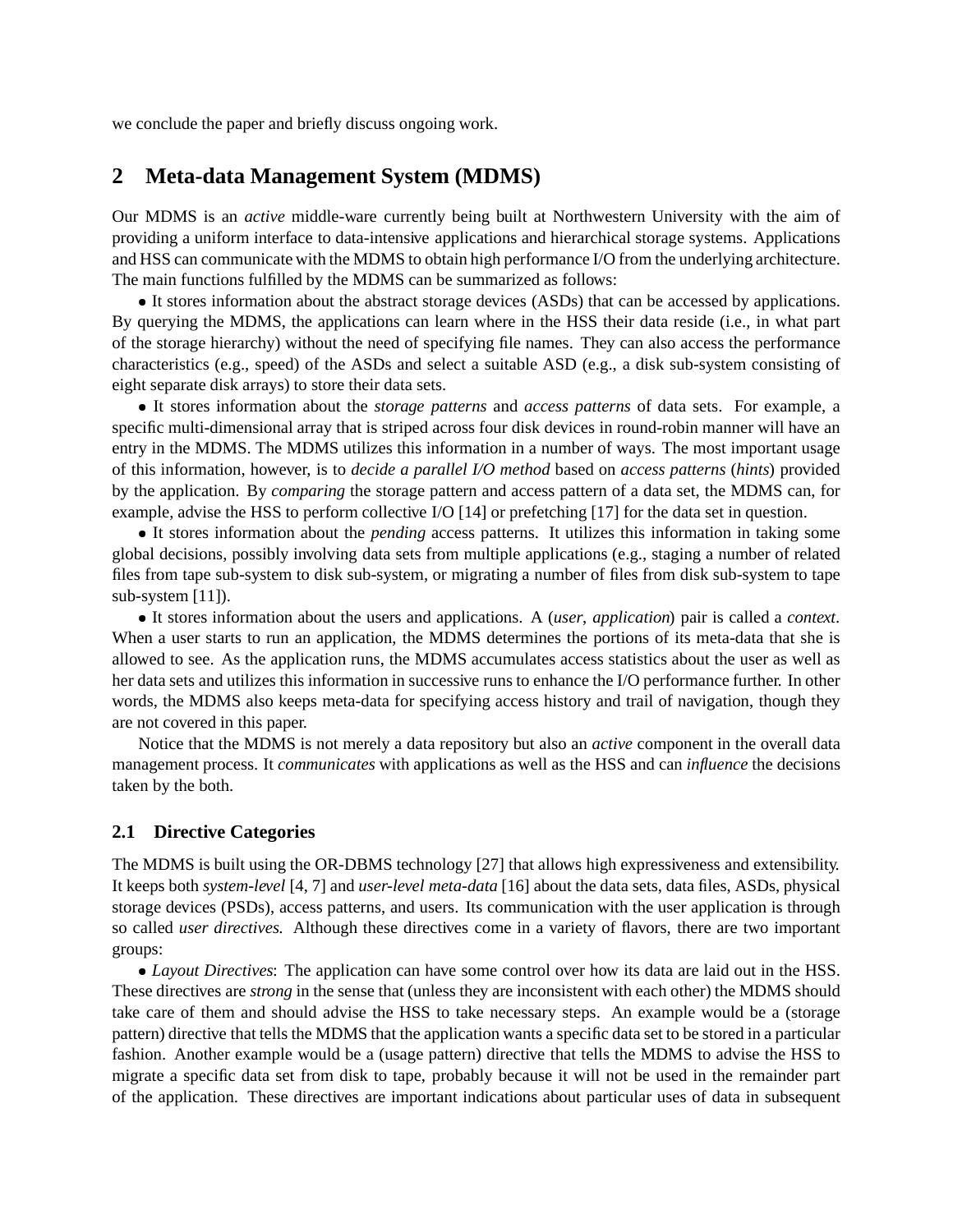computations and in most cases either tell how a data set should be *created* (if the data set does not exist) in the HSS or how a data set should be *re-organized*, e.g., re-striped or re-distributed (if it exists already).

^ *Access Pattern Directives*: These directives are used as *hints* which indicate that the user's application is about to start a specified sequence of I/O operations on the HSS. In response to such a directive the MDMS can, for example, advise the HSS to perform a specific I/O optimization in accessing the relevant data. These optimizations include prefetching, caching, collective I/O etc., and are *mild* in the sense that they do not imply a major data re-organization on the HSS part but rather enable a specific I/O optimization to be performed in order to reduce the I/O bottleneck.

Currently both types of directives are being implemented using embedded SQL (E-SQL) functions. It should be mentioned that a directive (whether strong or mild) may be rejected at either of two points. First, the MDMS may decline to take the necessary action due to, for example, the fact that the directives used together are not consistent with each other. Second, even if the MDMS advises an I/O optimization to the HSS, the HSS may reject it due to current state of it (e.g., overloaded). It should be stressed that the HSS is the only component in the proposed architecture that knows the details about its *physical* I/O resources and is free to take any action if doing so helps to improve the overall I/O performance.

One might wonder at this point why instead of using a MDMS (and incurring its overhead) the application code does not directly negotiate with the HSS. This is not a reasonable solution for at least two reasons. First, the application program does not need to know the details of the HSS. Otherwise, it would be very difficult to decide appropriate I/O optimizations. In the proposed architecture the user does not need to know where her data sets reside on the HSS and what their storage patterns are, though she can obtain this information by *querying* the MDMS. The second factor that prevents the user code from communicating directly with the HSS is the fact that a user's code in general cannot have a global information about the other applications concurrently using the HSS. In order to manage the overall I/O activity effectively it requires a *global knowledge* of all users' access patterns and I/O resources; that information is available as *meta-data* in the MDMS. It should be noted, however, the actual data transfer occurs always between the application and the HSS *directly* once the appropriate I/O method has been decided. It should also be mentioned that it is a viable alternative to implement the MDMS as a part of (or on top of) the HSS as long as the semantics of their interaction are preserved.

#### **2.2 Individual Directives**

Using directives, an application can convey information about its expected I/O activity to the MDMS. As a minimum, we expect the applications' user to know how her data will be used by parallel processors (henceforth we call this information *access pattern*). However, in general the more information is provided to the MDMS, the better I/O optimizations will be enabled. Table 1 shows the types of information that can be provided by application using directives to the MDMS. These directives can be combined in meaningful ways and can be applied to a number of data sets simultaneously as explained below.

In this environment, an access pattern for a data set is specified by indicating how the data set is to be divided and accessed by parallel processors. For example, an access pattern such as  $(BLOCK,*)$  says that the data set in question is divided (logically) into groups of rows and each group of rows will be *mostly* accessed by a single processor. The number of row-groups can also be specified using another directive. Notice that this access pattern information does *not* have to be very accurate, as the processors *may* occasionally access the data elements outside their assigned portions and the exact set of elements accessed will be specified in the actual read/write I/O calls. A few frequently used access patterns are depicted in Figure 3(a) for a four processor case. Each processor's portion are shaded using a different style. A (BLOCK,BLOCK) access pattern indicates that each processor will mostly access a rectangular block and a (\*,CYCLIC) pattern involving P processors implies that each processor will mostly access every  $P^{th}$  column of the data set. A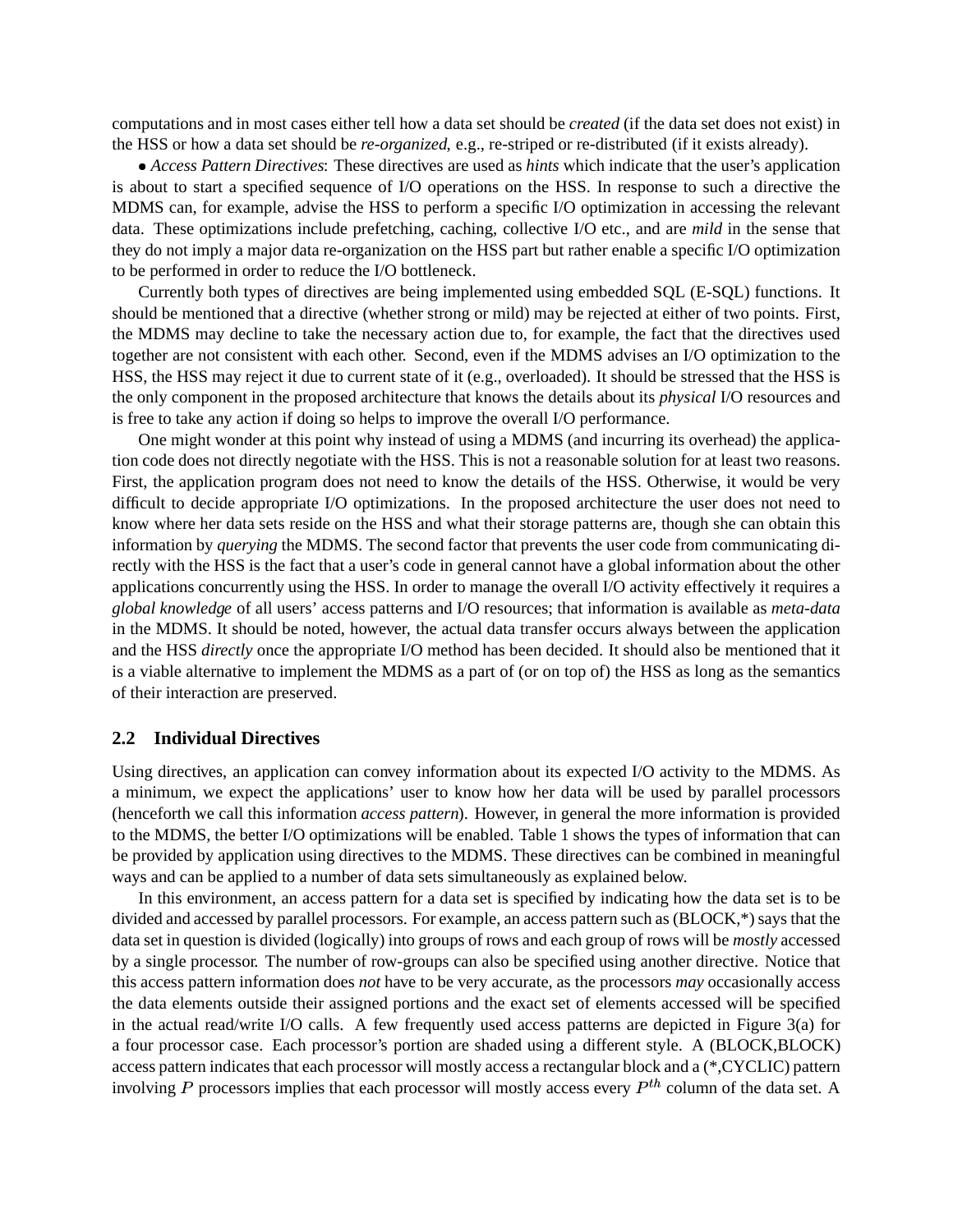## Table 1: User directives.

| directive explanation                                                                                    | usage                                                       |
|----------------------------------------------------------------------------------------------------------|-------------------------------------------------------------|
| storage pattern directive                                                                                | organize A( <ptrn>,<ptrn>,)</ptrn></ptrn>                   |
| declares a storage pattern for the HSS-resident data set A                                               |                                                             |
| each <ptrn> can be BLOCK, CYCLIC, BLOCK-CYCLIC(b), or *</ptrn>                                           |                                                             |
| access pattern directive                                                                                 | access A( <ptrn>, <ptrn>,)</ptrn></ptrn>                    |
| declares an access pattern for the HSS-resident data set A                                               |                                                             |
| each <ptrn> can be BLOCK, CYCLIC, BLOCK-CYCLIC(b), or *</ptrn>                                           |                                                             |
| abstract storage directive                                                                               | storage D( <np>,<np>,)</np></np>                            |
| declares an abstract storage device (ASD) and the number of processors involved                          |                                                             |
| e.g. DISK(4,4) indicates a $4 \times 4$ processor array will access a disk storage                       |                                                             |
| I/O type directive                                                                                       | iotype A( <type>)</type>                                    |
| declares the type of I/O that will be performed on data set A                                            |                                                             |
| <type> can be read-only (RO), write-only (WO), or read-write mix (RW)</type>                             |                                                             |
| sequentiality directive                                                                                  | sqntl $A(\langle seq, b \rangle, \langle seq, b \rangle, )$ |
| informs about access pattern for each dimension of data set A                                            |                                                             |
| each $\langle seq, b \rangle$ can be (sequential,*), (strided,B), or (variable,*), where B is the stride |                                                             |
| repetition directive                                                                                     | repeat $A(rep)$                                             |
| informs about how many times data set A will be accessed                                                 |                                                             |
| $<$ rep $>$ can be only-once (OT), or multiple-times (MT)                                                |                                                             |
| usage pattern directive                                                                                  | usage $A(<\text{usg}>)$                                     |
| informs about what to do with data set A <i>after</i> this point in program                              |                                                             |
| $\langle$ usg $>$ can be purge (PG) or migrate (MG)                                                      |                                                             |
| association (abstract data set space) directive                                                          | $\overline{ \text{associate}(A,B,C,)}$ with $\overline{T}$  |
| declares that data sets A,B,C, are associated with T                                                     |                                                             |
| an association implies that the concerned data sets will be treated similarly                            |                                                             |
| data set size directive                                                                                  | $\text{disize } A(\text{})$                                 |
| declares an approximate size for data set A                                                              |                                                             |
| e.g., size A(16,777,216) indicates that data set A is approximately 16MB                                 |                                                             |
| request size directive                                                                                   | rsize A( <rs>)</rs>                                         |
| declares an approximate size for data set A                                                              |                                                             |
| $\langle$ rs $>$ can be small request (SR), large request (LR), or variable request (VR)                 |                                                             |
| meta-data query directive                                                                                | query(entity,name,parameter)                                |
| queries a parameter of an entity (data set, ASD, association, etc.)                                      |                                                             |
| e.g., query(dataset, A, storage-pattern) returns the storage pattern for data set A                      |                                                             |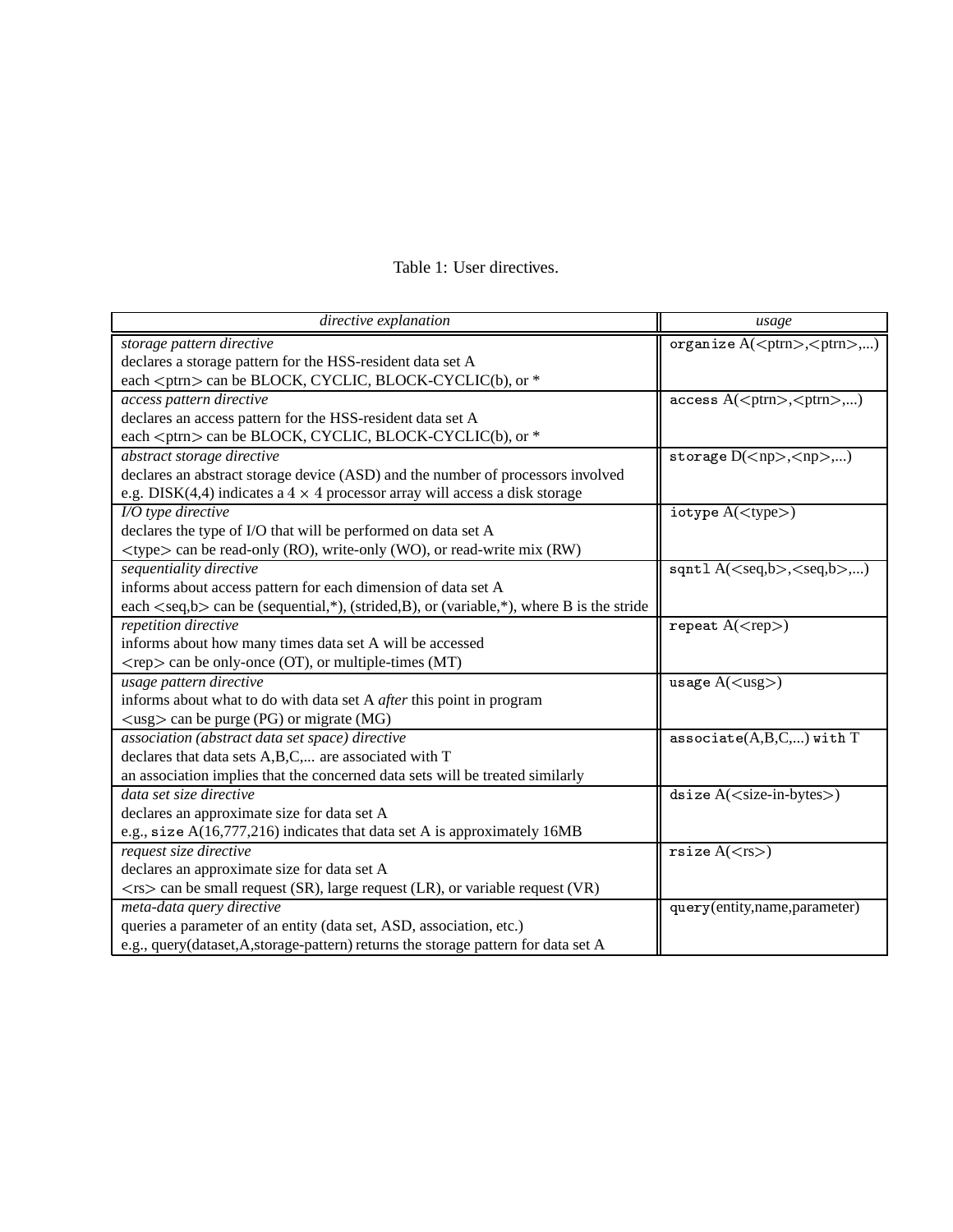star '\*', on the other hand, indicates that the dimension in question is not partitioned across processors; depending on the parameters of the accompanying storage directive, such an access pattern may imply either *replication* (if multiple processors are involved) or *exclusive access* (if a single processor is involved).

In our framework, these patterns is also used as *storage patterns.* For example, a (BLOCK,\*) storage pattern corresponds to row-major storage layout (as in C), a (\*,BLOCK) storage pattern corresponds to column-major storage layout (as in Fortran), and a (BLOCK,BLOCK) storage pattern, on the other hand, corresponds to blocked storage layout which might be useful for large-scale linear algebra applications whose data sets are amenable to blocking [30].

As an example, consider the following scenario. An I/O-intensive application executes in three steps manipulating five two-dimensional data sets (arrays) P, Q1, Q2, R1 and R2 whose default disk layouts are assumed to be *row-major* (BLOCK,\*): **Step (1)**: a single processor reads the data set P and broadcasts its contents to other processors; **Step (2)**: the data set Q1 is created by four processors collectively in rowmajor order (BLOCK,\*) on disk sub-system; also the data set Q2 is created by the same processors in (BLOCK,BLOCK) manner; and finally, **Step (3)**: two data sets, R1 and R2, are read by four processors collectively in row-major order from disk sub-system and then the application does some computation and terminates. In the following we show how these I/O activities can be specified using our user-level directives. For Step (1), the I/O activity can be captured by the directive:

 $access$  P(BLOCK, $*$ ).

Here it is assumed that the data set  $P$  is accessed in row-wise; also since no storage directive appears, it is assumed a single processor.

For the I/O activity of Step (2), we can use

organize  $Q1(BLOCK,*)$  storage  $DISK(4)$ 

organize  $Q2(BLOCK, BLOCK)$  storage  $DISK(2,2)$ .

The user indicates that four processors will (most probably) write onto four disjoint parts of Q1 (i.e., four row-blocks). The system now has *several* options in response to this directive. It can, for example, use four disks and store each processor's portion in a separate disk (as shown in Figure 3(b)). This will allow each processor to do I/O independently from others, maximizing the I/O parallelism. Or alternatively, the whole data set Q1 (actually the file contains it) can be striped over four disks (as shown in Figure 3(c), assuming that each processors' portion contains four stripe units of data). Although this storage style does not necessarily lead to conflict-free disk accesses, in most practical cases it allows sufficient I/O parallelism. Also, more intelligent striping methods such as the one shown in Figure 3(d) can eliminate the potential disk conflicts.

As for the directive that involves Q2, again the system has a number of options. The most interesting one, however, is the one that uses collective I/O [14]. Since the *default* (the final) disk layout is row-major (BLOCK,\*) and the processors will write data in (BLOCK,BLOCK) fashion a data re-organization between processors might be necessary for high performance. We will elaborate on this issue later in this paper. Finally, for Step (3) the following directives can be used:

associate  $(R1,R2)$  with T

 $access$  T(BLOCK,\*) storage DISK(4)

First, the associate directive indicates that R1 and R2 will be *treated together* (i.e., accessed, staged, migrated in similar fashions) as shown in Figure 3(e). Then the second directive conveys the access pattern. Note that since the storage pattern and the access pattern are the same, no collective I/O is required. An abstract data set space (T, in our example) is a dummy data set variable which helps to specify the desired access pattern of a data set by describing its *relationship* to other data sets. For example, 'associate'  $(A, B, C)$  with T' implies that whenever the data set A is accessed, the data sets B and C will also *likely* be accessed. This information can then be used to pre-stage the data sets B and C from tape to disk (if they are not already on disk) whenever A is accessed. The associate directive also provides convenience in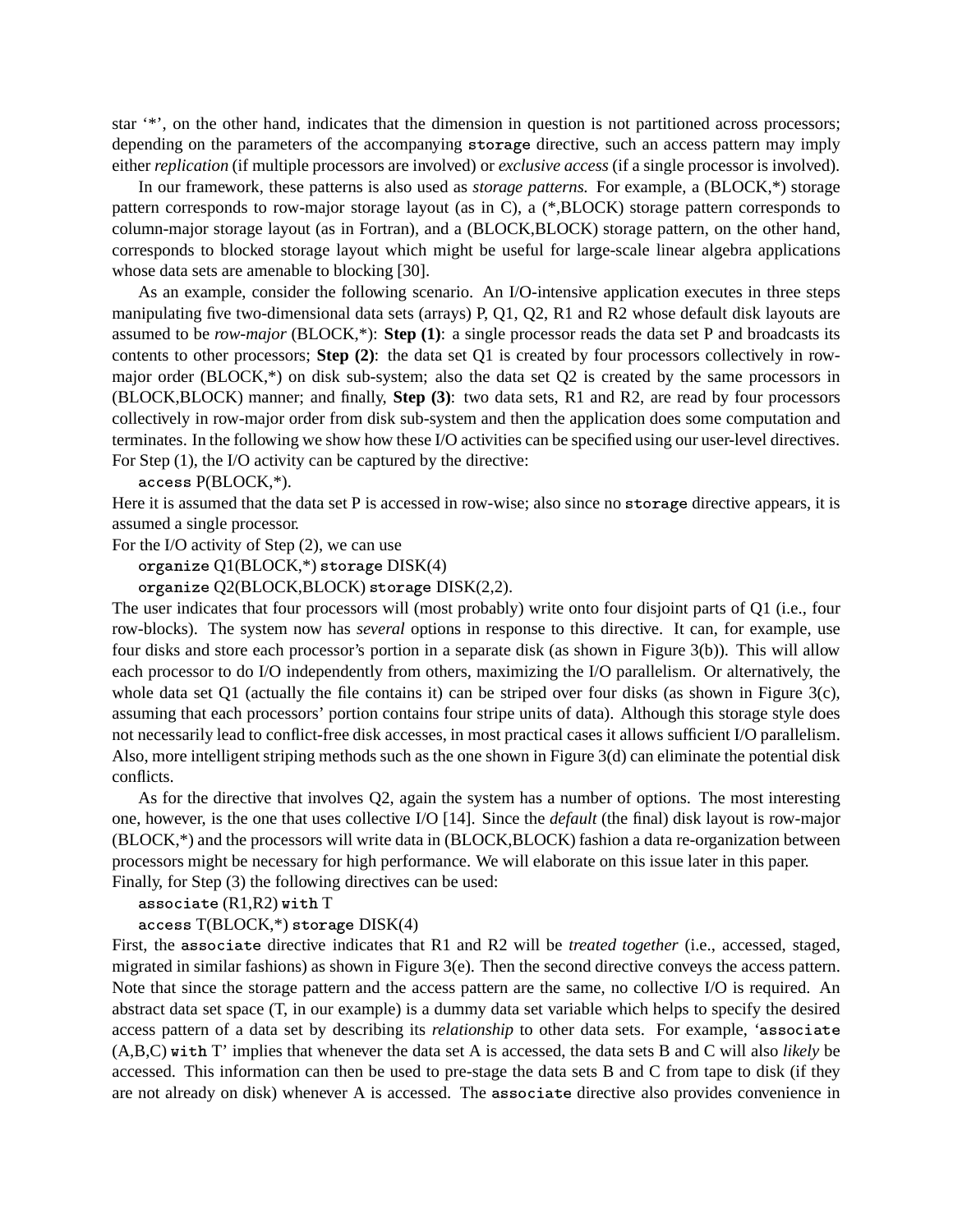

Figure 3: (a) Different access patterns. (b-d) Non-striping vs. striping. (e) Abstract data set space. (f) Contention on disks.

specifying the access pattern of data sets with respect to each other as in Step (3) of the scenario discussed above. It implies that the corresponding portions of R1 and R2 will be used (mostly) by the same processor, and therefore should *preferably* be stored on the same disk.

It should be emphasized that the main idea behind using directives is to help the system *match* the *access pattern* (i.e., how data is accessed) and the *storage pattern* (i.e., how data is stored). When, for example, a DISK(4) directive is sent to the MDMS, what the application program indicates is that four processors will access the data set in question in parallel from disk(s). While the best I/O parallelism can be obtained by allocating each processors' portion on a separate disk, the system does not necessarily has to do so. It should be noticed, though, in case of less than four disks (or I/O nodes) are used the I/O parallelism will suffer because of the possible *contention* on disks (as shown in Figure 3(f)). Thus, a DISK(4) directive essentially reveals to the system that for maximum I/O parallelism at least four disk devices are needed. It should also be noted that the directives explained above are *high-level* and constructed using the *names* of the data sets used in the application which are intuitive to the user. Contrast this with a classical file system interface that boils down everything to linear streams of bytes and offsets.

#### **2.3 Shorthand Notations**

In many cases there are a number of data sets that contain the same type of data differing only in the date that the data have been collected. As an example, a broadcast agency can use similar data sets for the broadcast data collected in different days. It can, for example, use the names like BC001, BC002,..., BC365 as data set names, where BC001 is the data set for the first day of the year and so on. In cases such as this it might be very convenient to have some wild-card notations in order to relieve the user from entering the same directive for each data set. Our current notation closely follows the one proposed by Musick et al. :

'\*' The single star notation as in 'BC\*' indicates that the operation in question should be applied to all data sets with prefix 'BC'. This is exactly the same way that the star is used in the UNIX file system.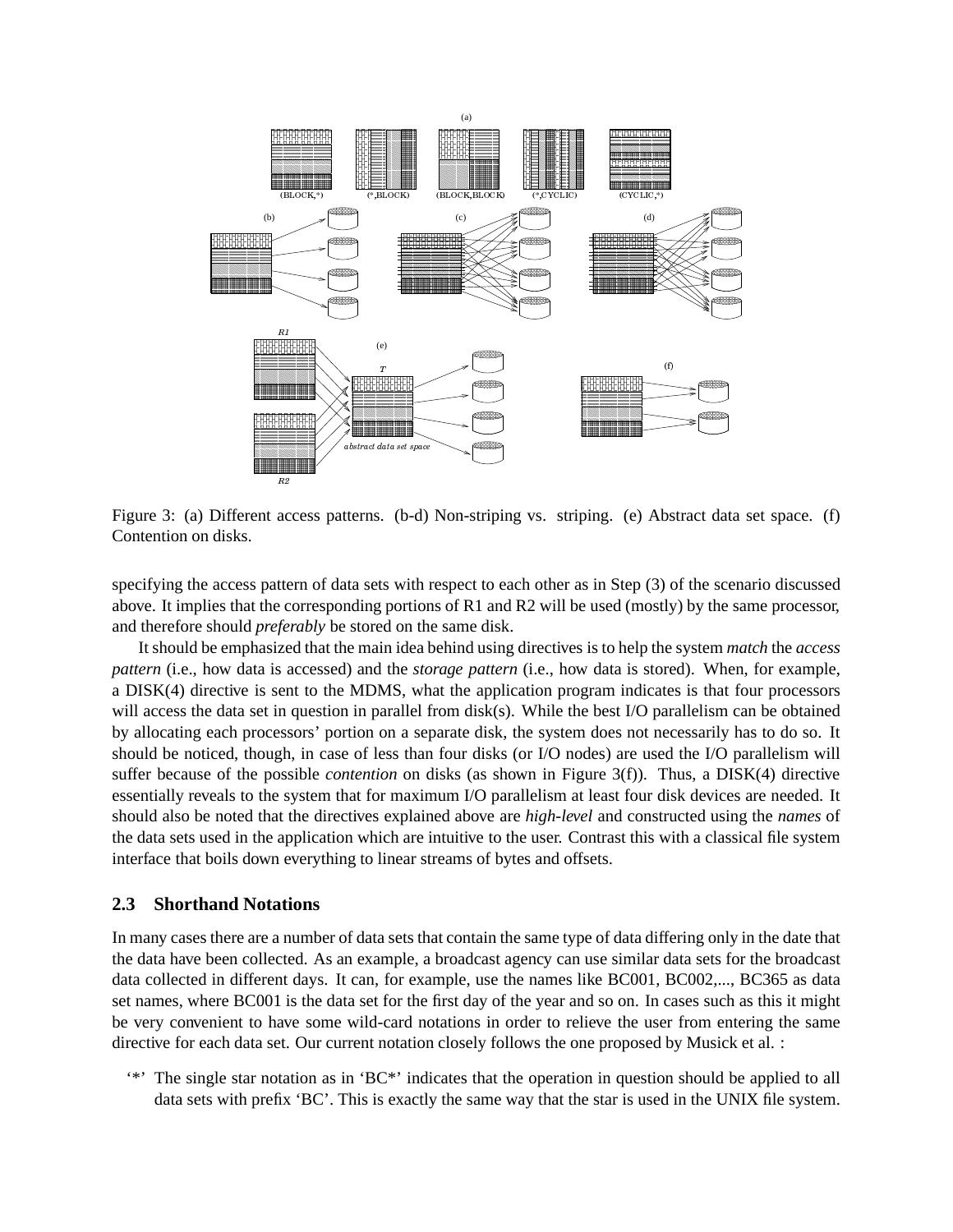

Figure 4: Internal representation in the MDMS.

For example, associate  $R^*$  with T will cause all the data sets whose names starting with prefix R to get associated to the abstract data set space T.

'\*\*' The double star notation connects a number of names in the same directive. For example, associate  $(R^{**},S^{**})$  with  $T^{**}$  means that we want to apply associations to the instances of data sets whose names starting with R and S with *matching* suffixes. If we have the data sets with names R1, S1, R2, and S2, then the effect of the associate directive given above will be as if we entered associate  $(R1, S1)$  with T1 followed by associate  $(R2, S2)$  with T2.

## **2.4 Implementation of User Directives**

Internally the MDMS keeps its meta-data in the form of database tables (relations). Figure 4 shows the most important parts for each table in our ongoing implementation. Using an OR-DBMS [27] instead of a pure relational DBMS brings the advantage of using pointers (hence avoiding duplication of meta-data in different tables) as well as extending meta-data as the need arises (using inheritance and/or collection data types [27] for instance). Notice that almost in every table there is a field (attribute) called *user-level meta-data*. Actually, such a field contains a pointer to a separate table where the MDMS stores the *userlevel* meta-data (i.e., the meta-data that help user to find her data or to obtain information about the storage sub-systems currently available in the HSS). For example, the *user-level meta-data* field for a file entity can contain information (meta-data) on who created the file, when it was created, what its current size, when it was last modified etc.

The example meta-data entries shown in Figure 4 indicate that two data sets, P and Q, are associated with an abstract data set space T and are stored as (BLOCK,\*) fashion (i.e., row-major) in files file-P and file-Q, respectively. These files reside on an ASD called disk4 (which, in turn, can be implemented using 4 physical disk devices). Also, there are two pending access patterns of style (BLOCK,BLOCK) on these data sets that have been initiated by a user whose identity is id9. It should be mentioned that the meta-data shown in Figure 4 do not contain all the data required but rather an important subset for illustrative purposes.

#### **2.5 Common Access (Sharing) Patterns**

We studied several I/O-intensive parallel programs to identify commonly occurring data access patterns, paying special attention to select a set of programs that clearly reflects the access behaviors when not a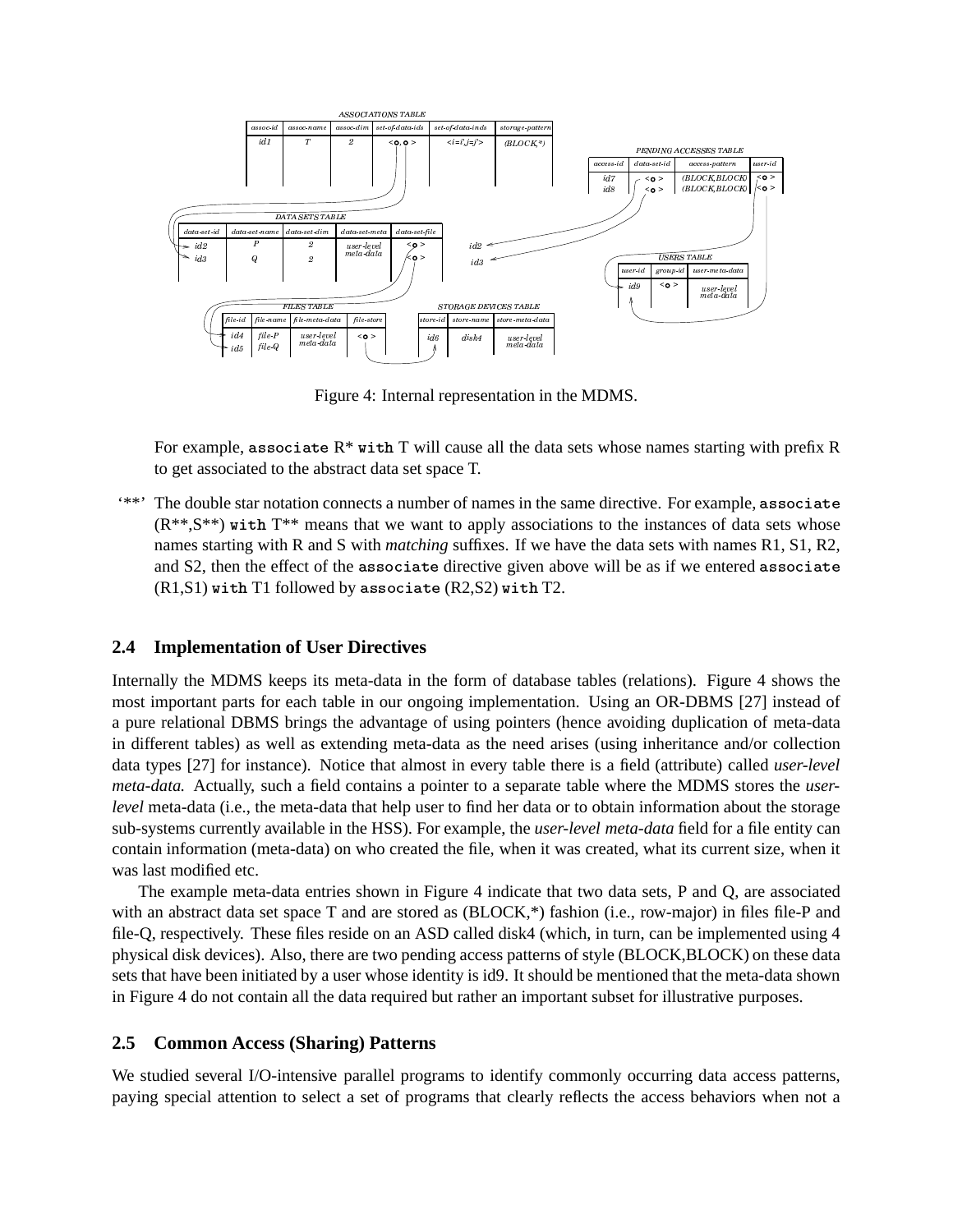| Table 2: Commonly occurring access patterns |  |  |
|---------------------------------------------|--|--|
|                                             |  |  |

| pattern                | explanation                                                                                                                          |
|------------------------|--------------------------------------------------------------------------------------------------------------------------------------|
| read-parallel-mostly   | this data set is repeatedly read by multiple processors significantly more frequently than it is written                             |
|                        | access $A()$ + storage $()$ + iotype $A(RO)$ + sqntl $A()$ + repeat $A(MT)$                                                          |
| read-serial-mostly     | this data set is read by a single processor significantly more frequently than it is written                                         |
|                        | access $A()$ + iotype $A(RO)$ + sqntl $A()$ + repeat $A()$ + usage $A()$                                                             |
| private                | this data set is accessed (read and/or written) exclusively by a single processor                                                    |
| (exclusively accessed) | $\texttt{access A}() + \texttt{iotype A}() + \texttt{sqrt1 A}() + \texttt{repeat A}() + \texttt{usage A}()$                          |
| write-parallel-mostly  | this data set is repeatedly written by multiple processors significantly more frequently than it is read                             |
|                        | access $A()$ + storage $()$ + iotype $A(WO)$ + sqntl $A()$ + repeat $A(MT)$                                                          |
| write-serial-mostly    | this data set is written by a single processor significantly more frequently than it is read                                         |
|                        | access $A()$ + iotype $A(WO)$ + sqntl $A()$ + repeat $A()$ + usage $A()$                                                             |
| producer-consumer      | this data set is written once by a single processor and then read by multiple processors                                             |
|                        | in producer part: $\text{access A}() + \text{iotype A}(\text{WO}) + \text{sqrt A}() + \text{repeat A}(\text{OT}) + \text{usage A}()$ |
|                        | in consumers part: $\text{access A}$ ) + $\text{storage}$ ) + $\text{iotype A}$ (RO) + $\text{sqrt A}$ ) + $\text{repeat A}$ (MT)    |
| read-write             | this data set is accessed (read and/or written) multiple times by multiple processors                                                |
| $(mix-shared)$         | $access A() + storage() + iotype A(RW) + sqrt A() + repeat A(MT)$                                                                    |

special attention is paid to improve the high-level data accesses [18].

Although, as can be expected, there are great variances in access patterns of data sets used in I/Ointensive codes, we have identified a limited set of commonly occurring sharing patterns. Table 2 shows these patterns and how they can be specified by the users through our directives. A (...) means that a suitable parameter should be entered. If a directive is missing, that means it should *not* be entered. Although, our applications may not reflect all possible access patterns that may be exhibited by scientific computations, we believe that it would be relatively straightforward to capture any uncommon pattern as well using the appropriate combinations of the directives given in Table 1.

## **3 HSS and Utilization of Meta-data**

Although in our future experiments we intend employ HPSS [11] as our primary HSS, any hierarchical storage system with a suitable API can be used for that purpose. Currently, we also use parallel file systems such as PFS and PIOFS to conduct experiments with the disk-resident data sets. Basically, the HSS in our environment has two main tasks:

^ It keeps the storage related meta-data updated in the MDMS. This is important in order to present the users accurate information about the available I/O resources. In a way, the responsibility of updating the meta-data in the MDMS is *divided* between the application and the HSS. Any data re-organization performed by independently the HSS should be reflected on the MDMS.<sup>1</sup>

^ It honors the I/O optimization requests from the MDMS and I/O requests from the user application and returns results to the application.

<sup>&</sup>lt;sup>1</sup>In future, we intend to use the Datalinks software [13] from IBM. This will relieve us from the responsibility of updating independent HSS data re-organizations as all the I/O activity on the data sets registered with the DB2 will be intercepted and checked for security and consistency.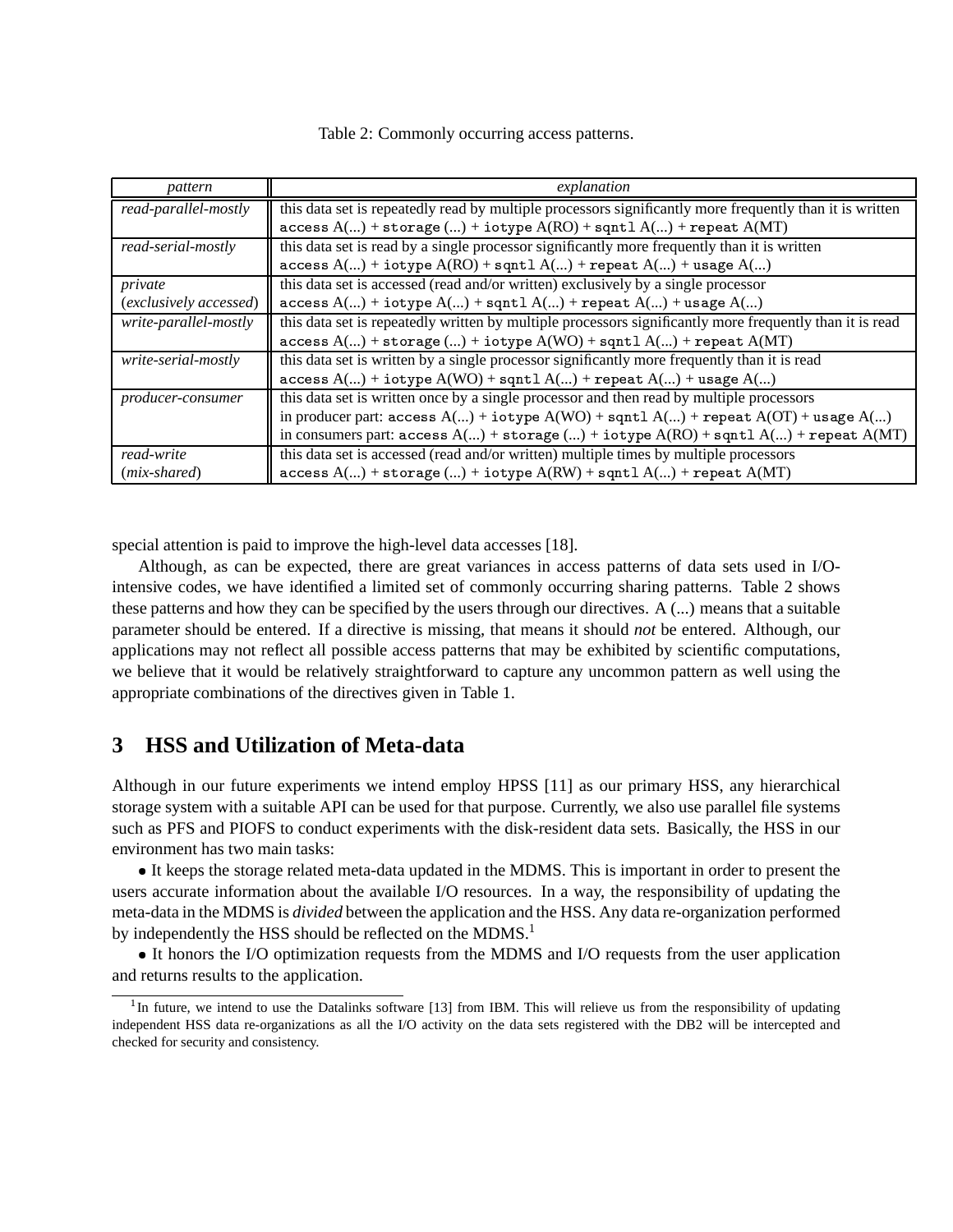

Figure 5: Proposed architecture (a) and different scenarios (b) through (f).

#### **3.1 Example Scenarios**

The sketch of the proposed architecture is shown in Figure 5(a). In this three-tiered architecture an application can query meta-data and send I/O directives to the MDMS. The MDMS, in turn, can send the application the query results and can send I/O hints to the HSS (after evaluating the directives it takes from the application). The HSS honors the I/O requests from the application and the I/O hints from the MDMS and send I/O results to the application (when required). It can also update the dynamic storage information kept in the MDMS (when it is necessary to do so). Figures 5(b) through (f) show five example scenarios. In Figure 5(b) the MDMS obtains an access pattern from the application and decides (after comparing it with the storage pattern information) to send a collective I/O hint to the HSS. Then the actual data transfer (which is a read call in this case) occurs directly between the application code and the HSS. Figure 5(c) depicts a similar situation, only this time the MDMS decides to send a prefetch hint (probably because the storage pattern and the access pattern in question are identical). Figure 5(d) shows so called *independent mode of operation* where the application in question negotiates with the MDMS and obtains the file names and their locations in the HSS. Then it accesses the HSS to perform its I/O; no negotiation occurs between the MDMS and the HSS. In Figure 5(e) the application demands a new storage pattern for one of its data sets and the MDMS sends the required data re-distribution hint to the HSS. And finally in Figure 5(f) the application sends a usage pattern which in turn causes the MDMS to instruct the HSS to migrate the data set in question from the disk sub-system to the tape sub-system. Note that all these interactions between the application and MDMS can be specified using the directives in Table 1.

#### **3.2 Advanced I/O Optimizations**

In order to exploit the capabilities of modern parallel I/O architectures, it is imperative to use advanced I/O techniques [15]. In principle, these techniques have two main objectives:

• *enhancing I/O parallelism;* that is, to maximize the number of storage units (e.g., disks) that can be kept busy at any given time interval, and

^ *improving locality of I/O accesses;* that is, to access as many consecutive data as possible using as few I/O calls as possible (*spatial locality*) *or* to maximize the number of data accesses that can be satisfied from the fast components (i.e., higher levels) of the storage hierarchy (*temporal locality*).

Notice that these objectives can only be realized by careful data placement across storage devices and by careful computation decomposition across processors. Throughout the years several I/O techniques have been designed and implemented [15]. Table 3 briefly summarizes the optimization techniques currently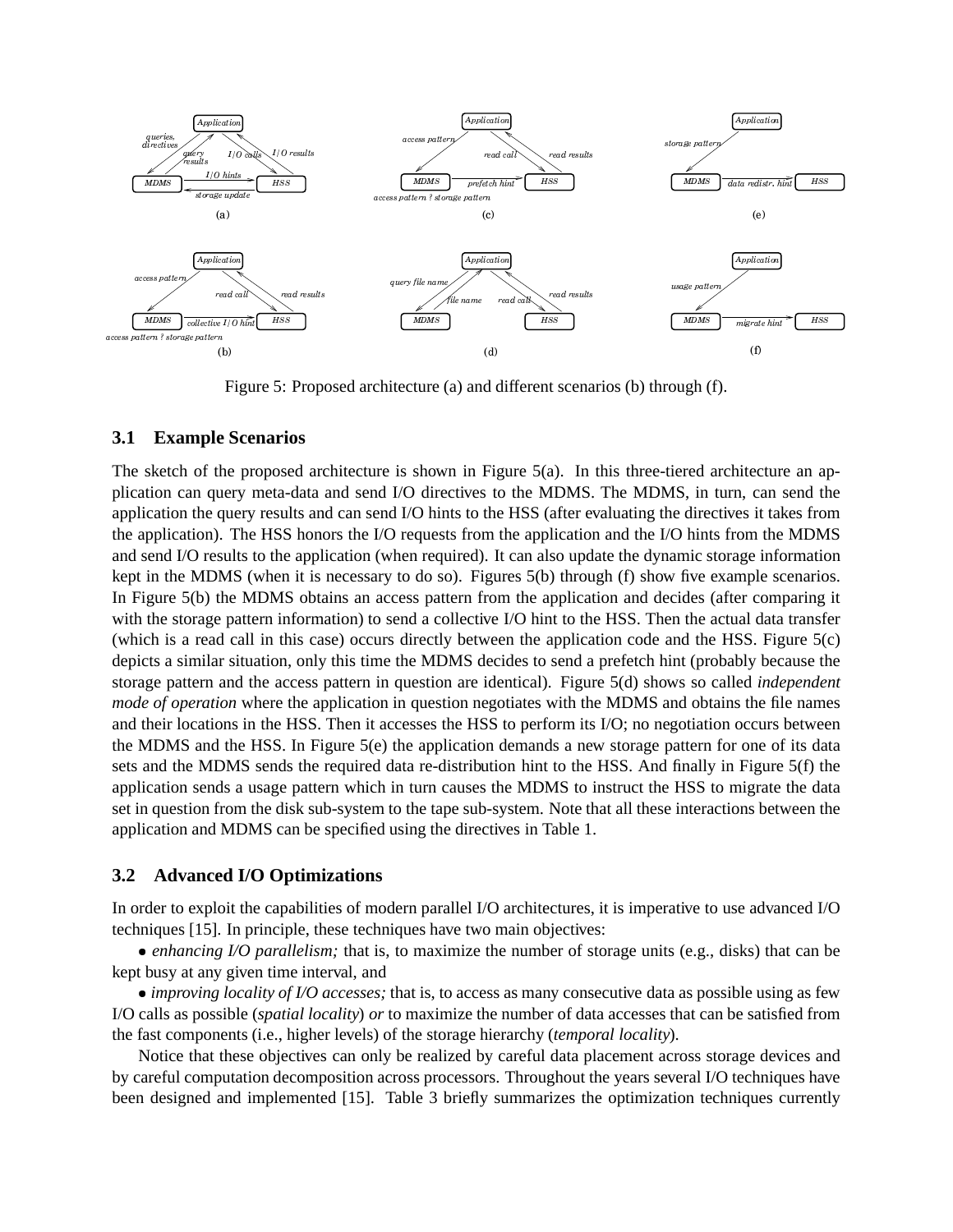| optimization     | brief explanation                                                            | suggested if                                        |
|------------------|------------------------------------------------------------------------------|-----------------------------------------------------|
| parallel I/O     | performing I/O using a number of processors in parallel                      | $access ptrn \neq (*, *, , *) \vee P \neq 1$        |
|                  | to improve the bandwidth                                                     |                                                     |
| collective I/O   | distributing the $\overline{IO}$ requests of different processors among them | access ptrn $\neq$ storage ptrn $\wedge$ $P \neq 1$ |
|                  | so that each processor accesses as many consecutive data as possible         |                                                     |
|                  | it involves some extra communication between processors                      |                                                     |
| sequential       | bringing consecutive data into higher levels of storage hierarchy            | $SQ \wedge RO \wedge SR$                            |
| prefetching      | before it is needed. it helps to overlap the I/O time and computation        |                                                     |
|                  | time, thus hiding the I/O latency                                            |                                                     |
| strided          | same as sequential prefetching except that data is                           | $ST \wedge RO \wedge SR$                            |
| prefetching      | brought in fixed strides (some elements are skipped)                         |                                                     |
| caching $&$      | keeping the data to be used in near future in the higher                     | $SQ \wedge RO \wedge SR \wedge MT \rightarrow LRU$  |
| replacement      | levels of storage hierarchy (currently two replacement policy                | $SQ \wedge WO \wedge SR \wedge MT \rightarrow MRU$  |
| policy           | is used (LRU-least recently used and MRU-most recently used)                 |                                                     |
| setting striping | to select a striping unit such that as many storage devices                  | dsize used                                          |
| unit size        | (e.g., disks) as possible will be utilized                                   |                                                     |
| data             | migrating data from higher levels of storage hierarchy (e.g., disks)         | $MG \wedge MT \wedge OT$                            |
| migration        | to lower levels of storage hierarchy (e.g., tapes)                           |                                                     |
| data             | removing data from the storage hierarchy                                     | $PG \wedge MT \wedge OT$                            |
| purging          | useful for temporal files whose lifetime is over                             |                                                     |
| pre-staging      | fetching data from tape sub-system to disk sub-system                        | associate used                                      |
|                  | before it is required                                                        |                                                     |
| disabling        | used when the benefit of caching or prefetching is not clear                 | LR                                                  |
| cache & prefetch |                                                                              |                                                     |

Table 3: I/O optimization techniques and the corresponding trigger rules.

employed by our proposed framework. More detailed descriptions can be found in respective references cited at the end of this paper; here we only discuss collective I/O.

In many parallel applications, the storage pattern of a data set is in general different from its access pattern. The problem here is that if each processor attempts to read its portion of data (specified in the access pattern), it may need to issue a large number of I/O calls. Suppose that four processors want to access (read) a two-dimensional array in (BLOCK,BLOCK) fashion. Assuming that the arrays' storage pattern is (BLOCK,\*), each processor will have to issue many I/O calls (to be specific  $N/2$  read calls each for  $M/2$ consecutive data items, if we assume that the array is  $N \times M$ ). What collective I/O does, instead, is to read the data in (BLOCK,\*) fashion (i.e., using minimum number of I/O calls) and then *re-distribute* the data across processors' memories to obtain the desired (BLOCK,BLOCK) pattern. That is, taking the advantage of knowing the access and storage pattern of the array, we can realize the desired access pattern in two phases. In the first phase, the processors access the data in a *layout conformant* way (i.e., (BLOCK,\*) in our example), and in the second phase they *re-distribute* the data in memory among themselves such that the desired access pattern is obtained. Considering the fact that I/O in large-scale computations is much more costly than communication, huge performance improvements can be achieved through collective I/O.

The last column in Table 3 gives the conditions under which the respective optimizations will be suggested by the MDMS to the HSS. For example, collective I/O is considered only if *access pattern storage pattern* and multiple processors are involved (P denotes the number of processors). The symbols  $\vee$  and  $\wedge$ are used for *logical or* and *logical and* operations, respectively. SQ denotes 'sequential' and 'ST' means 'strided'; other abbreviations are from Table 1.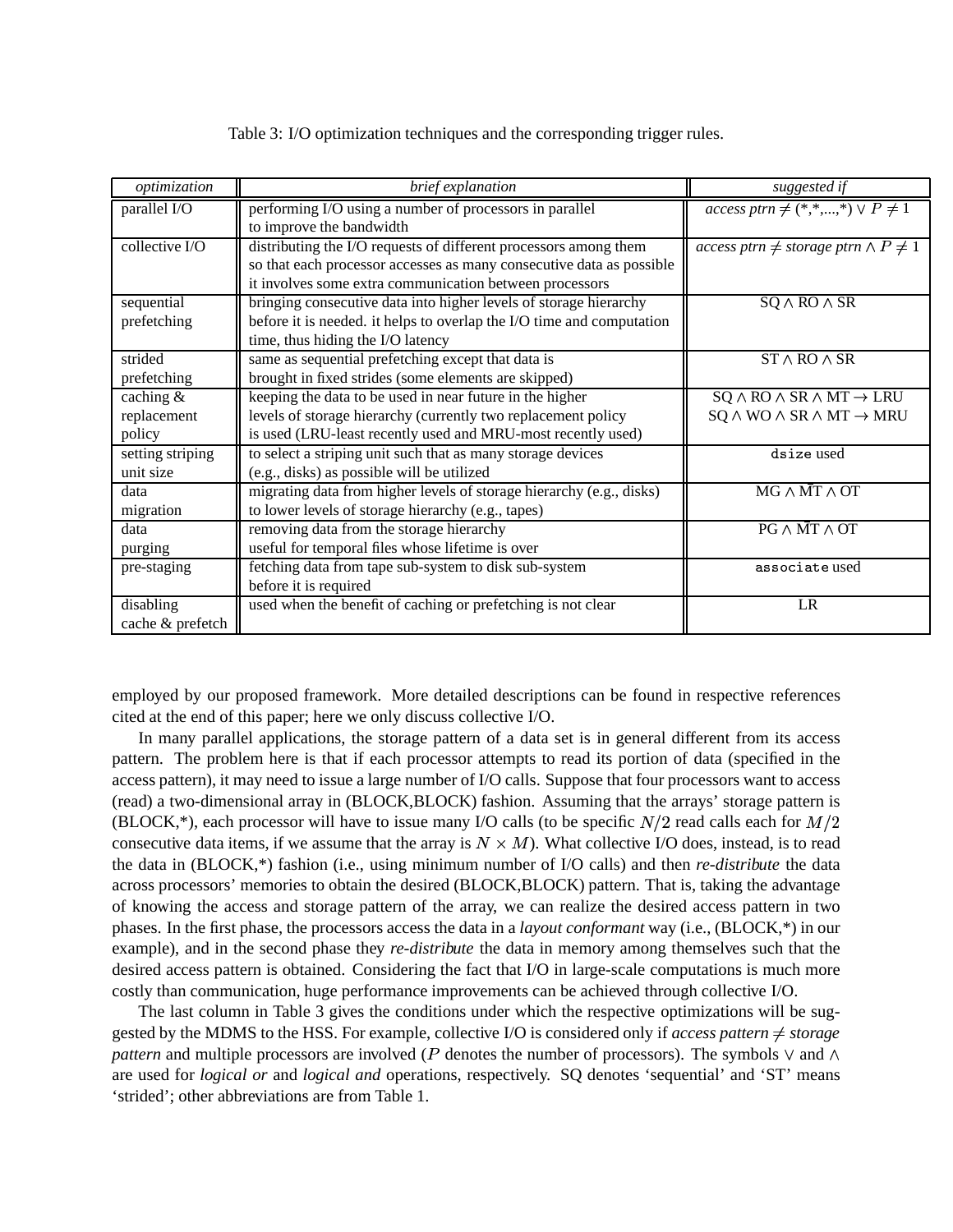### **3.3 Tape-Specific I/O Optimizations**

Another important constituent of our I/O optimization framework is a run-time library that can be used to facilitate the explicit control of data flow for tape-resident data. Our library is activated automatically when the user invokes an I/O call that involves tape-resident data sets (see the next section). Alternatively, this run-time library can be directly used by application programmers and optimizing compilers that manipulate large-scale tape-resident data. The objective is to allow programmers to access data located on tape via a convenient interface expressed in terms of arrays and array portions (regions) rather than files and offsets. The library implements a data storage model on tapes that enables our architecture to access portions of multi-dimensional data in a fast and simple way. In order to eliminate most of the latency in accessing tape-resident data, we employ a *sub-filing strategy* [23] in which a large multi-dimensional tape-resident *global* array is stored not as a single file but as a number of smaller *sub-files*, whose existence is transparent to the programmer. The main advantage of doing this is that the data requests for relatively small portions of the global array can be satisfied without transferring the entire global array from tape-subsystem to disksubsystem in the HSS as is customary in many hierarchical storage management systems. In addition to read/write access routines, the library also supports pre-staging and migration capabilities which can prove very useful in environments where the data access patterns are predictable and the amount of disk space is limited.

Within the library, each *global tape-resident* array is divided into *chunks,* each of which is stored in a *separate sub-file* on tape. The chunks are of equal sizes in most cases. A typical access pattern might access a small portion of a very large tape-resident data set. In receiving such a request, the library performs three important tasks:

- ^ Determining the sub-files that collectively contain the requested portion,
- ^ Transferring the sub-files that are *not* already on disk from tape to disk, and

^ Extracting the required data items (array elements) from the relevant sub-files from disk and copying the requested portion to a buffer in memory provided by the user call.

In the first step, the set of sub-files that collectively contain the requested portion is called *cover* [23]. Assuming for now that all of the sub-files that make up the cover are currently residing on tape, in the second step, the library brings these sub-files to disk. In the third step, the required portion is extracted from each sub-file and returned to the user buffer. Note that the last step involves some computational overhead incurred for each sub-file. Instead, had we used just one file per global array this computational overhead would be incurred only once. Therefore, the performance gain obtained by dividing the global array into sub-files should be carefully weighed against the extra computational overhead incurred in extracting the requested portions from each sub-file. Our experiments show that this computational overhead is not too much.

## **4 User Interface**

One of the main problems with current parallel file systems and parallel I/O libraries is the excessive number of functions(calls) presented to the user. Then it becomesthe task of user to choose the suitable I/O functions that express her access patterns as closely as possible. For example, in the latest MPI-IO standard [9], there are over 30 read/write calls alone which renders the job of selecting the right ones a daunting task. We believe that a majority of these calls can be eliminated if the user is allowed to express access patterns using *directives* at a higher level.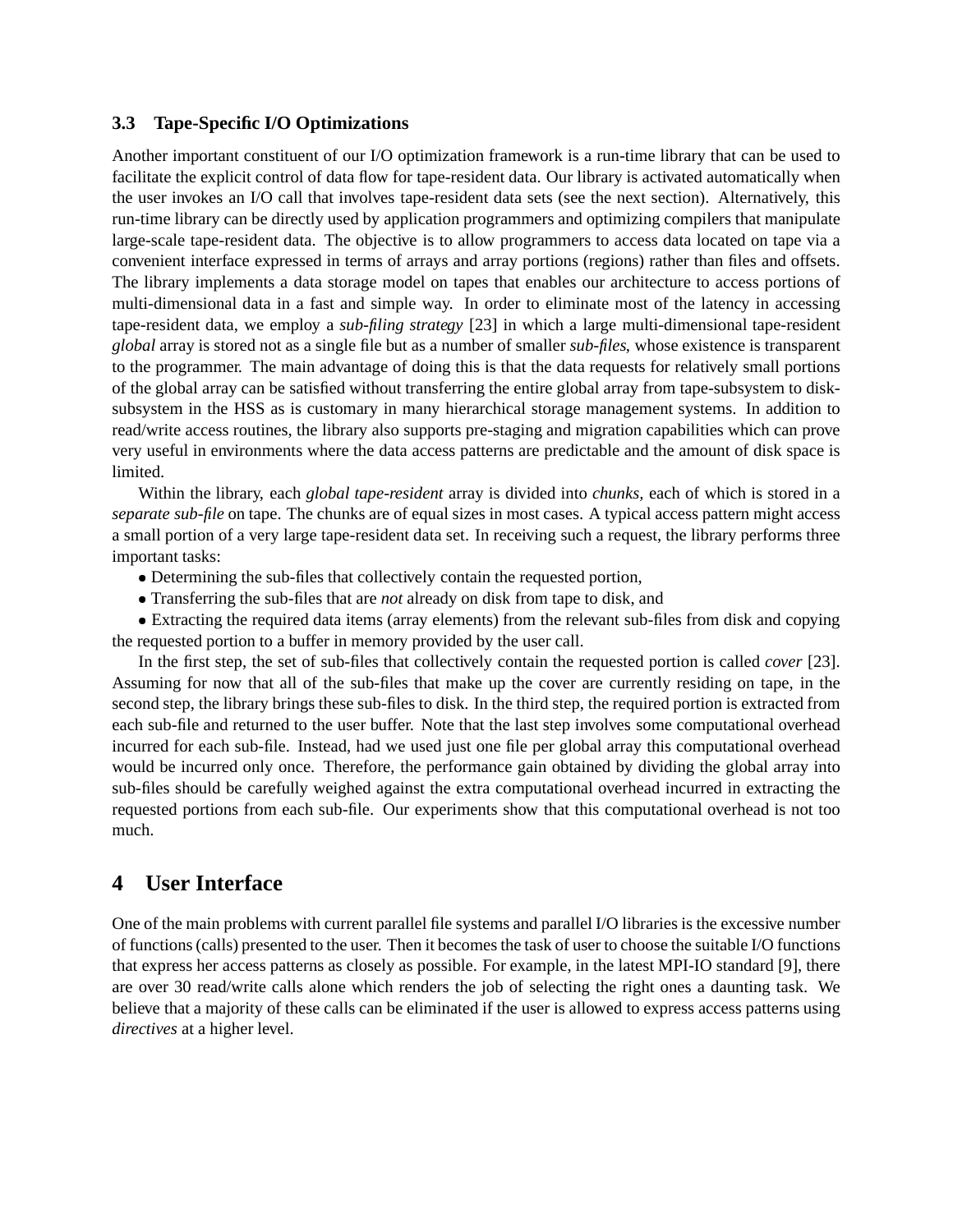#### **4.1 Supported I/O Functions**

In our initial implementation (which targets only scientific codes that use large multi-dimensional arrays) we support the functions shown in Table 4. Notice that these commands are *different from user directives* and are the only commands that can be sent to the HSS directly from the application code. Queries about data sets and storage devices are performed by negotiating with the MDMS through directives. Notice however that the use of directives is optional. Contrast this with the current file system and I/O library interfaces which demand that each and every parameter in the parameter-list of the command should be supplied by the user. In Table 4 *name* can be a data set name or name of an abstract data set space, in which case all the associated data sets are opened. The data in memory is specified by *buffer* that can be either a pointer or a multi-dimensional memory region (e.g., an array). It is assumed that each involved processor will have enough space in their respective *buffer* areas in order to hold its portion of data accessed. The *portion* parameter, on the other hand, denotes the region of data set to be accessed in the global name space; the '\*' symbol is used to denote the 'whole data set'.

The *opt* parameter is the *optimization pointer* that is set mainly by the MDMS depending on the directives collected so far from the application. It points to a structure that contains sufficient information to carry out an I/O optimization. Currently we are in the process of implementing these high-level functions on top of MPI-IO [9] and SRB (Storage Resource Broker) [1] from San Diego Supercomputer Center (SDSC). The Storage Resource Broker (SRB) is a middle-ware that provides distributed clients with uniform access to diverse storage resources in a distributed heterogeneous computing environment. We are experimenting with the MPI-IO to evaluate the optimizations involving mainly disk-resident data in parallel file systems and with the SRB to evaluate the optimizations involving tape-resident data.

#### **4.2 Examples for Use of Directives and I/O Calls**

Consider the following example.

```
OpenDataSet(P, opt)access P(*,BLOCK) storage DISK(8)\texttt{ReadDataSet}(P, \mathit{bf},*, \mathit{opt})
```
In this example, the application first opens the data set (here the array P). It also gives an optimization pointer *opt* later to be used. Then it sends an access directive to the MDMS which declares that 8 processor will access the data set in a column-major fashion. The MDMS, in turn, compares the storage pattern (the default is (BLOCK,\*)) with this access pattern and decides that *collective I/O* needs to be performed. It passes this advice to the HSS by filling out the relevant entries of the data structure pointed by *opt*. When, later, the application issues the ReadDataSet command, a collective read operation might be performed (considering the contents of the structure pointed by *opt* and exact parameters in the ReadDataSet command). Now suppose that the directive was instead  $access$   $P(BLOCAL,*)$  storage  $DISK(8)$ . In that case since the access pattern and the storage pattern are the same, the MDMS may advise *prefetching* to the HSS by setting the appropriate entries of the structure pointed by *opt*. Notice that in either case the syntax of the actual read call does not change. The only difference is the contents of the data structure pointed by *opt*. Considering the fact that a typical large-scale applications will have only a few directives, the function performed by the application in question can be changed by modifying only a few program lines. This helps readability, reusability, and maintainability.

Let us now consider the following example fragment.

```
associate (P,Q) with Taccess T(BLOCK,*) storage TAPE(16)
OpenDataSet(P,opt)
\texttt{ReadDataSet}(P,bf1,*,opt)
```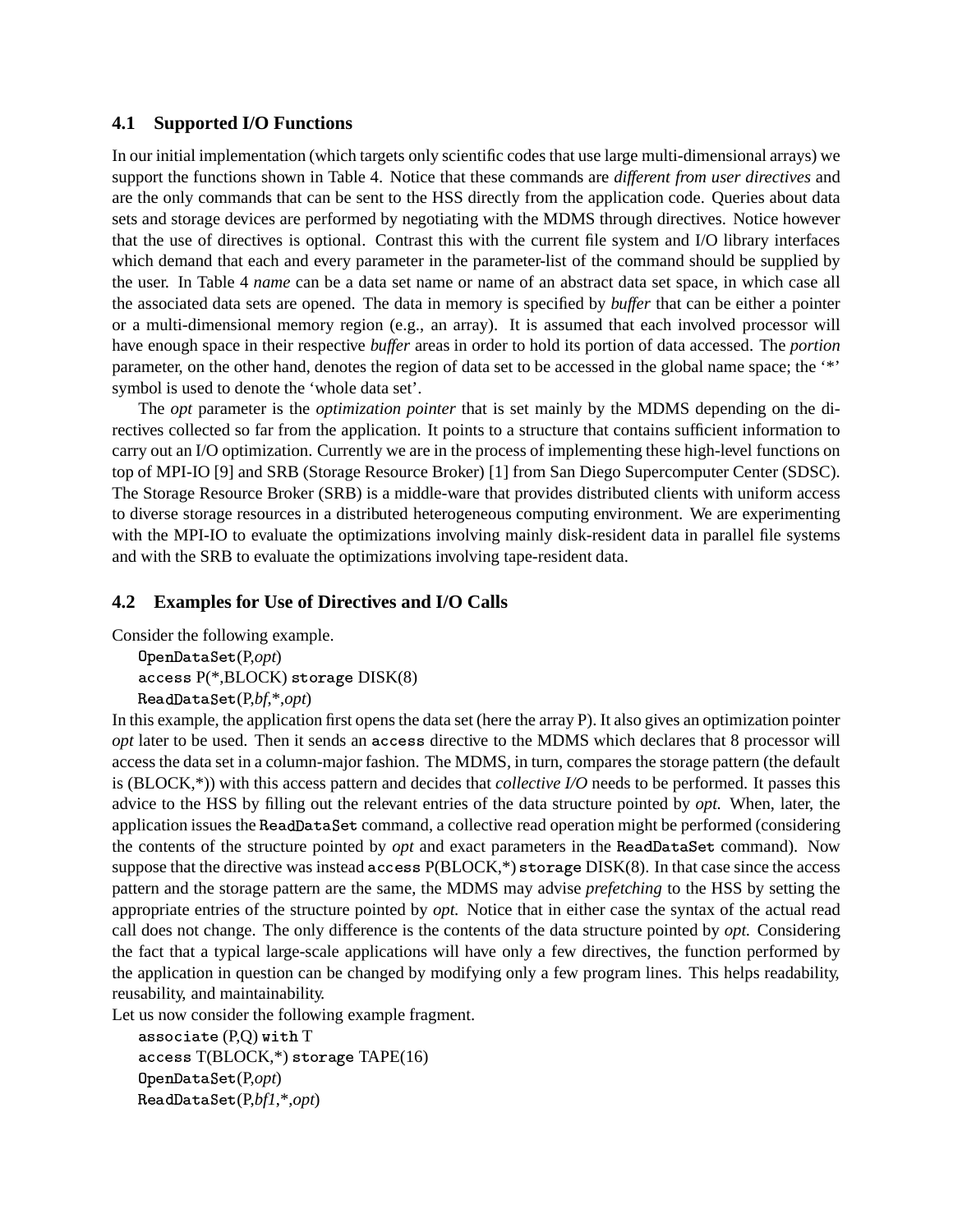Table 4: Supported I/O functions.

| OpenDataSet(name,opt)                 |
|---------------------------------------|
| CloseDataSet(name, opt)               |
| ReadDataSet(name,buffer,portion,opt)  |
| WriteDataSet(name,buffer,portion,opt) |

 $\texttt{ReadDataSet}(Q,\!bf\mathit{f2},\!*,\!opt)$ 

In this case, the application first associates two tape-resident arrays with an abstract data set space T. Then the access directive indicates that 16 processors are going to access the respective portions of P and Q in row-wise. The application afterwards opens P, an activity which most probably forces the HSS to stage the data set P from tape sub-system to disk sub-system. This also triggers the MDMS to advise the HSS to *pre-stage* the data set Q as well from tape to disk as this array is associated with P and most probably the two arrays will be used together. Assuming that the default layout is row-major, the MDMS also sets the necessary parameters in the structure pointed by *opt* to enable prefetching; no collective I/O is required. Consequently, the following two calls to ReadDataSet take advantage of prefetching. Notice that our directives allow two levels of prefetching in this small example: first (through the use of associate) from tape to disk (this is called pre-staging), and then (through the use of access) from disk to memory (this is called prefetching). Also, note that (when necessary) the ReadDataSet call uses sub-filing to stage only the relevant parts of data from tape to disk.

Finally, consider the following example in which the access pattern of a data set P changes during the course of execution. In this example, there are 32 processors involved.

 $OpenDataSet(P, opt)$  $access$ P(BLOCK,\*) storage DISK(32)  $\texttt{ReadDataSet}(P,bf1,*,opt)$ organize  $P(*,BLOCK)$  storage  $DISK(32)$  $access P(*, BLOCK)$  $\texttt{ReadDataSet}(P,bf2,*,opt)$  $WriteDataSet(P,bf3,*, opt)$  $WriteDataSet(P,bf4,*, opt)$ 

The application first opens the data set P, and then discloses that its access pattern is row-major. Assuming again the row-major storage layout as default, no collective I/O is required. But then, the application issues an organize directive which strongly advises a storage layout change (on disks) from the default row-major layout to column-major layout. The reason for this becomes clear when we take a look at the next access directive in the sequence which says that the remaining ReadDataSet and WriteDataSet commands will access the data in column-major fashion. If the layout of data is not changed from row-major to columnmajor, each of the remaining three I/O calls will have to use collective I/O; that involves interprocessor communication which (depending on the type of the network and distributed media) can be costly in this case as 32 processors are involved. Therefore, the programmer thinks that it might be better to store the data in the way that it will be accessed later. That is, storing the data as column-major, the last three calls can take the advantage of prefetching as the access pattern and the storage pattern are identical now. Notice, however that the use of the organize directive for a data set that has already been created (as in this example) implies a *data re-distribution on disks* and can be quite costly, so it should be used with discretion. Similar to the tables used to keep track of user directives (see Figure 4), we use data base tables to hold necessary information about the read/write calls.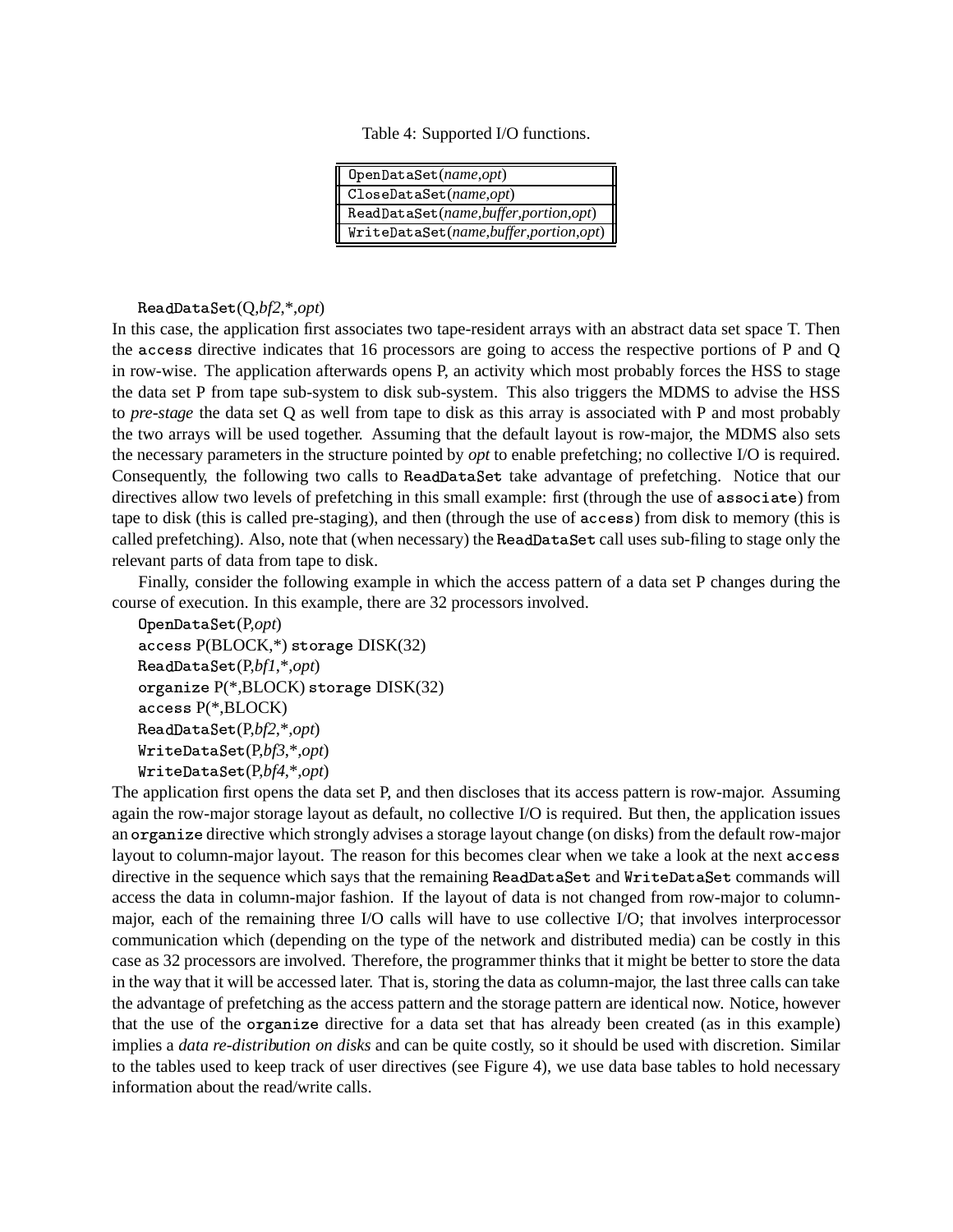|           | Paragon<br>128 procs<br>64 procs |  | $SP-2$   |          |
|-----------|----------------------------------|--|----------|----------|
|           |                                  |  | 32 procs | 64 procs |
| Original  | 64.95                            |  | 23.46    | 39.67    |
| Optimized | 7 44                             |  | 14.05    |          |

Table 5: Total I/O times (in seconds) for Astro-2D application (Data set size is 256 MB).

Table 6: Total I/O times (in seconds) for Astro-3D application (Data set size is 8 MB).

|           |          | Paragon   | $SP-2$   |          |
|-----------|----------|-----------|----------|----------|
|           | 64 procs | 128 procs | 32 procs | 64 procs |
| Original  | 51.04    | 81.45     | 109.93   |          |
| Optimized | 36.41    |           | 3.33     | 3.51     |

## **5 Experiments**

In this section we present some performance numbers from an ongoing implementation of our MDMS. The experiments were run on an IBM SP-2 and Intel Paragon. Each node of SP-2 is RS/6000 Model 390 with 256 megabytes memory and has an I/O sub-system containing four 9 gigabytes SSA disks attached to it. The nodes on Paragon (Intel i860 XP), on the other hand, are divided into three groups: compute nodes, HIPPI nodes and service nodes. The total memory capacity of the compute partition is around 14.4 gigabytes. The platform where the experiments were conducted has 3 service nodes each with a RAID SCSI disk array attached to it.

We used four different applications: three of them are used to measure the benefits of collective I/O for disk-resident data sets in parallel file systems; the last one is used to see how pre-staging performs in HPSS [11] for tape-resident data. We also performed experiments with sub-filing using synthetic access patterns and present here the first results from these experiments.

Table 5 shows the total I/O times for a 2D astrophysics template (Astro-2D) on the Intel Paragon and IBM SP-2. Here, 'Original' refers to the code without collective I/O, and 'Optimized' denotes the code with collective I/O. In all cases, the MDMS is run at Northwestern University. The important point here is that in both the 'Original' and the 'Optimized' versions the user code is essentially the same; the only difference is that in the 'Optimized' case, the user code sends *directives* to the MDMS. The MDMS then automatically determines that collective I/O should be performed; this hint is then sent by the MDMS to the HSS. As a result, impressive reductions in I/O times are observed. Since the number of I/O nodes are fixed on both the Paragon and the SP-2, increasing the number of processors causes in general an increase in the I/O times. Tables 6 and 7 report similar results for a 3D astrophysics code (Astro-3D) and for an unstructured (irregular

Table 7: Total I/O times (in seconds) for unstructured code (Data set size is 64 MB).

|           |                       | Paragon | $SP-2$   |          |
|-----------|-----------------------|---------|----------|----------|
|           | 128 procs<br>64 procs |         | 32 procs | 64 procs |
| Original  | 76.30                 | 142.73  | 547.61   |          |
| Optimized | .68                   | በ 94    |          |          |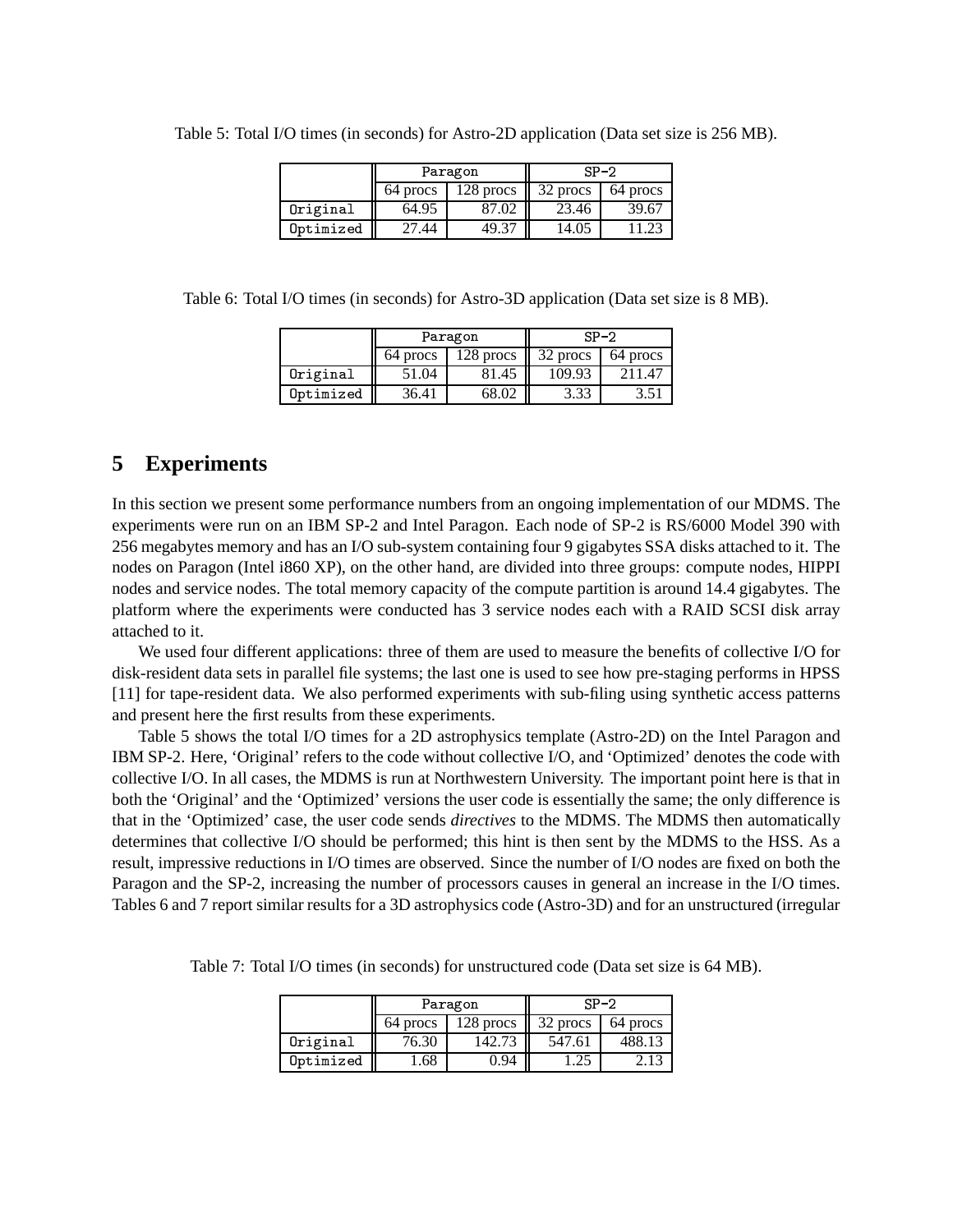| File No $\rightarrow$ |       |                   |       |
|-----------------------|-------|-------------------|-------|
| Original              | 31.18 | $19.20 \pm 61.86$ | 40.22 |
| Optimized             | 11.90 | $11.74 \pm 20.10$ | 18.38 |

Table 8: Total I/O times (in seconds) for volume rendering code on 4 processors (Data set size is 64 MB).

Table 9: Total I/O times (in seconds) for volume rendering code on 8 processors (Data set size is 64 MB).

| File No $\rightarrow$ |       |                   |      |       |  |
|-----------------------|-------|-------------------|------|-------|--|
| Original              |       | 18.79 37.69 21.02 |      | 14.70 |  |
| Optimized II          | 10.74 | 6.23              | 4.49 | 6.42  |  |

data access pattern) code, respectively. Since these codes have not been modified yet to work through the MDMS, the results reported here are obtained by hand. Nevertheless, they indicate the order of potential savings once collective I/O is used.

Our next example is a parallel volume rendering application. As in previous experiments, the MDMS is run at Northwestern University. The application itself, on the other hand, is executed at Argonne National Lab's SP-2 and the HPSS at San Diego Supercomputer Center (SDSC) is used as the HSS. In the 'Original' code four data files are opened and parallel volume rendering is performed. In the 'Optimized' code ('Original' code + user directives) the four data sets (corresponding to four data files) are associated with each other, and pre-staging (from tape to disk) is applied for these data sets. Tables 8 and 9 give the total read times for each of the four files for the 'Original' and 'Optimized' codes for 4 and 8 processor case, respectively. The results reveal that, for both 4 and 8 processor cases, pre-staging reduces the I/O times significantly. We need to mention that in every application we experimented with the time spent by the application in negotiating with the MDMS is less than 1 second. When considering the fact that for large-scale applications I/O times are likely to be huge (even when optimized), an overhead in this range is acceptable.

In order to measure the usefulness of sub-filing, we performed experiments using the HPPS at SDSC. We have used the low-level routines of the SDSC Storage Resource Broker (SRB) to access the HPSS files. SRB is a client-server middle-ware that provides a uniform interface for connecting to heterogeneous data resources over a network and accessing replicated data sets [1].

We experimented with different *access patterns* in order to evaluate the benefits of the library that implements sub-filing. Table 10 gives the start and end coordinates (on a *two-dimensional* global array) as well as the number elements read/written for each access pattern (A through H). Note that the coordinate  $(0,0)$ corresponds to the upper-left corner of the array. In each case, the accessed array consists of  $50000 \times 50000$ floating point elements (10 GB total data). We used two different sub-file (chunk) sizes:  $\texttt{small}(1000\times1000)$ elements), and  $l\text{arge}$  (2000  $\times$  2000 elements).

The columns 5 through 10 of Table 10 show the performance results obtained. For each operation (read or write) we give the response times (in *seconds*) for a naive access strategy and the gains obtained against it using our library which employs sub-filing. The naive strategy reads/writes the required portion from/to the array directly, i.e., it does not use sub-filing and the entire  $50000 \times 50000$  array is stored as a single large file. For the sub-filing cases we show the *percentage reduction* in response time of the naive scheme. For example, in access pattern A, the sub-filing with small chunk size improved (reduced) the response time for the read operation by  $85.2\%$ . Figures 6 and 7 show the results obtained in graphical form. Note that the y-axes on the figures are *logarithmically scaled.*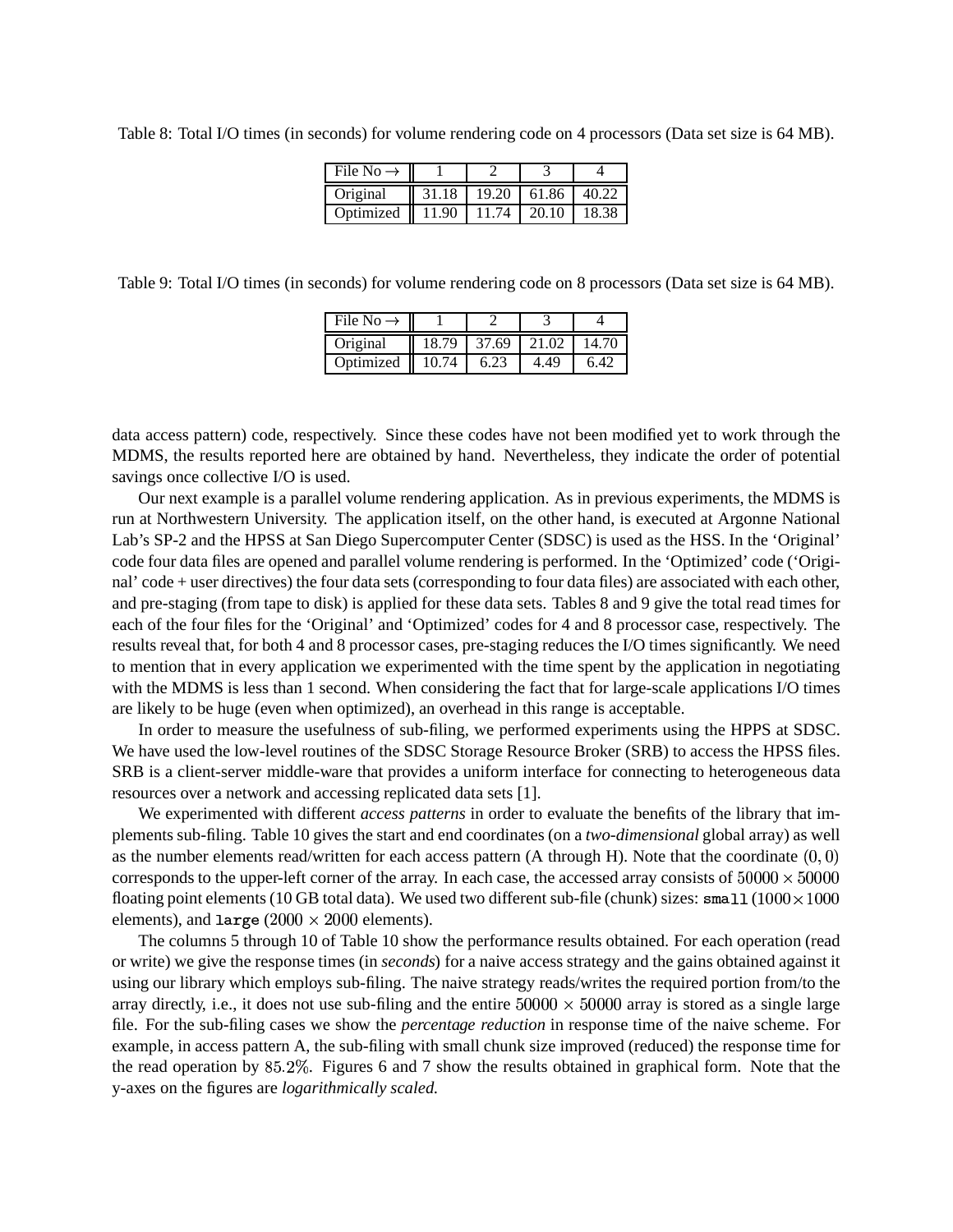|      | <b>Pattern Information</b> |              |               |          | <b>Write Operations</b> |              |          | <b>Read Operations</b> |             |
|------|----------------------------|--------------|---------------|----------|-------------------------|--------------|----------|------------------------|-------------|
| Acc. | Start                      | End          | To tal        | Times    | Small                   | Large        | Times    | Small                  | Large       |
| Ptr. | Coor.                      | Coor.        | float.        | w/o      | Chunk                   | Chunk        | w/o      | Chunk                  | Chunk       |
|      |                            |              | points        | chunking | (%<br>Gain              | (% )<br>Gain | chunking | Gain $(\%)$            | Gain $(\%)$ |
| A    | (0,0)                      | 1000, 1000)  | $4*10^6$      | 2774.0   | 96.1                    | 94.5         | 784.7    | 85.2                   | 77.1        |
| B    | (0,0)                      | (4000, 1000) | $4 * 10^{6}$  | 2805.9   | 83.8                    | 84.9         | 810.1    | 43.2                   | 55.6        |
| C    | (0,0)                      | 24000.1000)  | $24 * 10^{6}$ | 2960.3   | 8.8                     | 37.9         | 793.3    | $-240.5$               | $-172.4$    |
| D    | (5000,5000)                | (6000, 6000) | $1*10^6$      | 3321.2   | 96.7                    | 95.4         | 798.4    | 84.1                   | 79.7        |
| E    | (0,0)                      | (50000, 80)  | $4 * 10^{6}$  | 151.7    | $-3525.1$               | $-2437.6$    | 165.2    | $-3229.3$              | $-2623.9$   |
| F    | (0, 0)                     | (80, 50000)  | $4 * 10^6$    | 138723.3 | 96.0                    | 97.2         | 39214.1  | 85.9                   | 88.5        |
| G    | (0, 0)                     | 1000, 4000)  | $4 * 10^{6}$  | 11096.3  | 95.9                    | 96.4         | 3242.9   | 88.3                   | 88.6        |
| Н    | (6000,6000)                | (8000, 8000) | $4 * 10^{6}$  | 5095.2   | 91.2                    | 96.5         | 1612.9   | 76.6                   | 89.9        |

Table 10: Access patterns, execution times, and percentage gains.

In the patterns A and D, where a 4 MB square chunk is accessed on the left corner and around the middle, respectively, the small chunk size outperforms the large chunk size as the latter accesses extra data elements that do not belong to the required portion. In the pattern H, on the other hand, increasing the chunk size reduces the number of I/O calls which in turn results in the best response time. In B and G, 16 MB of data are accessed in orthogonal directions. In G, since we access a sub-column portion of a row-major array, we need to issue  $4000$  I/O calls in the naive case. In B, the naive strategy issues only 1000 I/O calls to access the same volume of data. Consequently, the impact of sub-filing is more pronounced in G. In E, the naive strategy outperforms the sub-filing as the entire portion can be accessed in a single I/O call. Note that the HPSS allows the users to access portions of the data residing in tape. The response time of the naive solution for the access pattern E will increase dramatically for the tape architectures, where the granularity of access is a file. By comparing the response times of A, B, C, and E, we note that the response times are dominated by the number of I/O calls (in the naive version) and of chunks (in the sub-filed versions–that also corresponds to I/O calls–) rather than by the volume of data accessed. Finally, in the pattern F (whose response time in the naive case was calculated using interpolation from A and G), the sub-filing strategy has the best performance of all and brings a  $97.2\%$  improvement in write calls.

Overall, the sub-filing strategy performs very well compared to the naive strategy which performs individual accesses to a large file, except for the cases where the access pattern and the storage pattern of the array match exactly. Even in that case a suitable chunk shape can be chosen to match the response time of the naive strategy. However, automatic selection of optimal chunk sizes (considering the future access patterns) is beyond the scope of this work.

## **6 Related Work**

There are many proposed techniques for optimizing I/O accesses. These techniques can be divided into three main groups: the parallel file system and run-time system optimizations [21, 6, 9, 17, 19, 14], compiler optimizations [3, 18, 15], and application analysis and optimization [18, 5, 24, 15].

The closest work to ours is the one done by Brown et al. [4]. They propose a similar architecture to ours; however, they do not handle the advanced I/O optimizations proposed in this paper. They build their meta-data system on top of HPSS using DB2 from IBM. In our case, the HSS and the MDMS are loosely coupled allowing us to experiment with different hierarchical storage systems.

Baru et al. [1] investigate use of high-level unified interfaces to data stored on file systems and DBMS. Their system maintains meta-data for data sets, resources, users, and methods (access functions) and provides the ability to create, update, store, and query this meta-data. While the type of meta-data maintained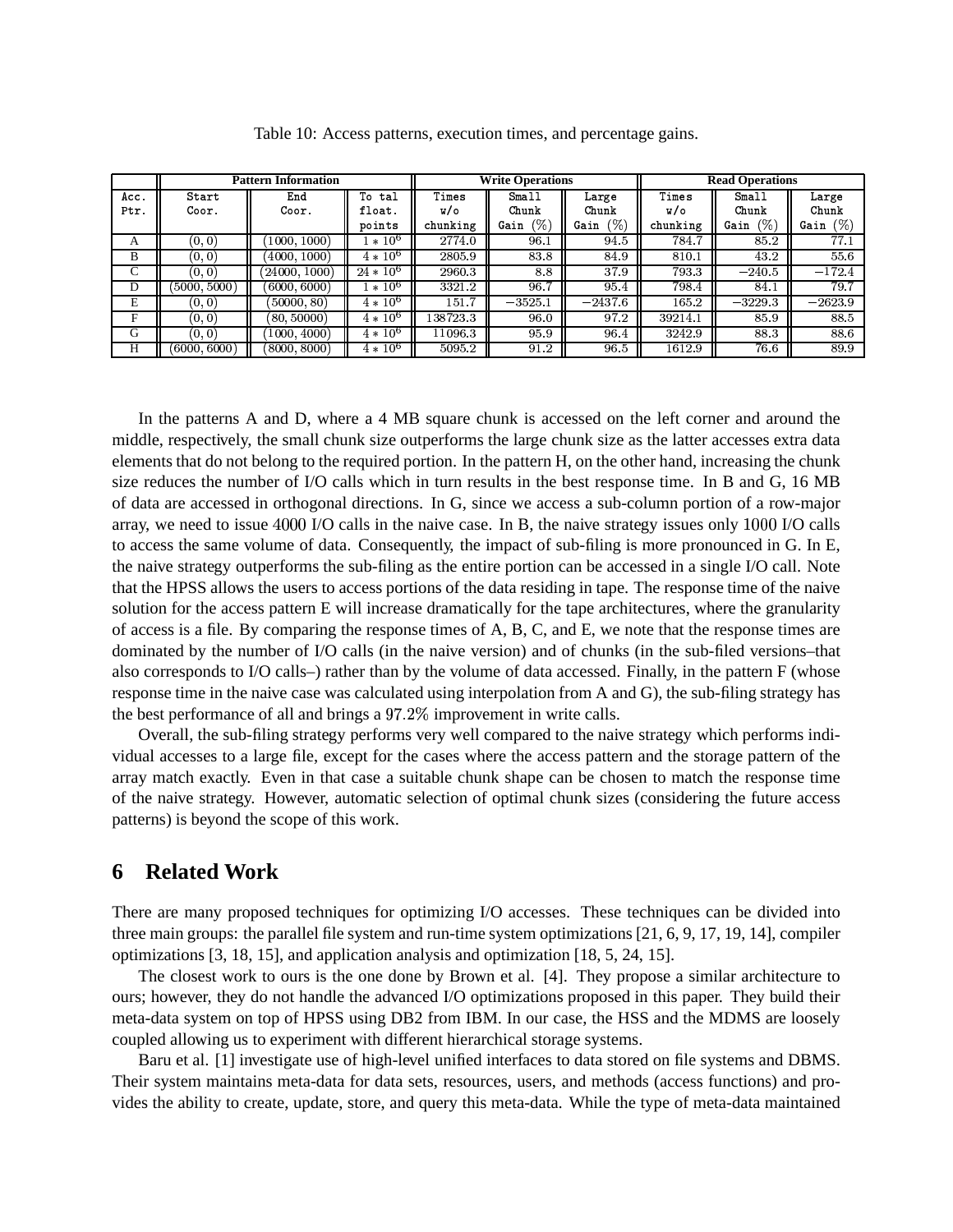

Figure 6: Execution times for **write** operations.



Figure 7: Execution times for **read** operations.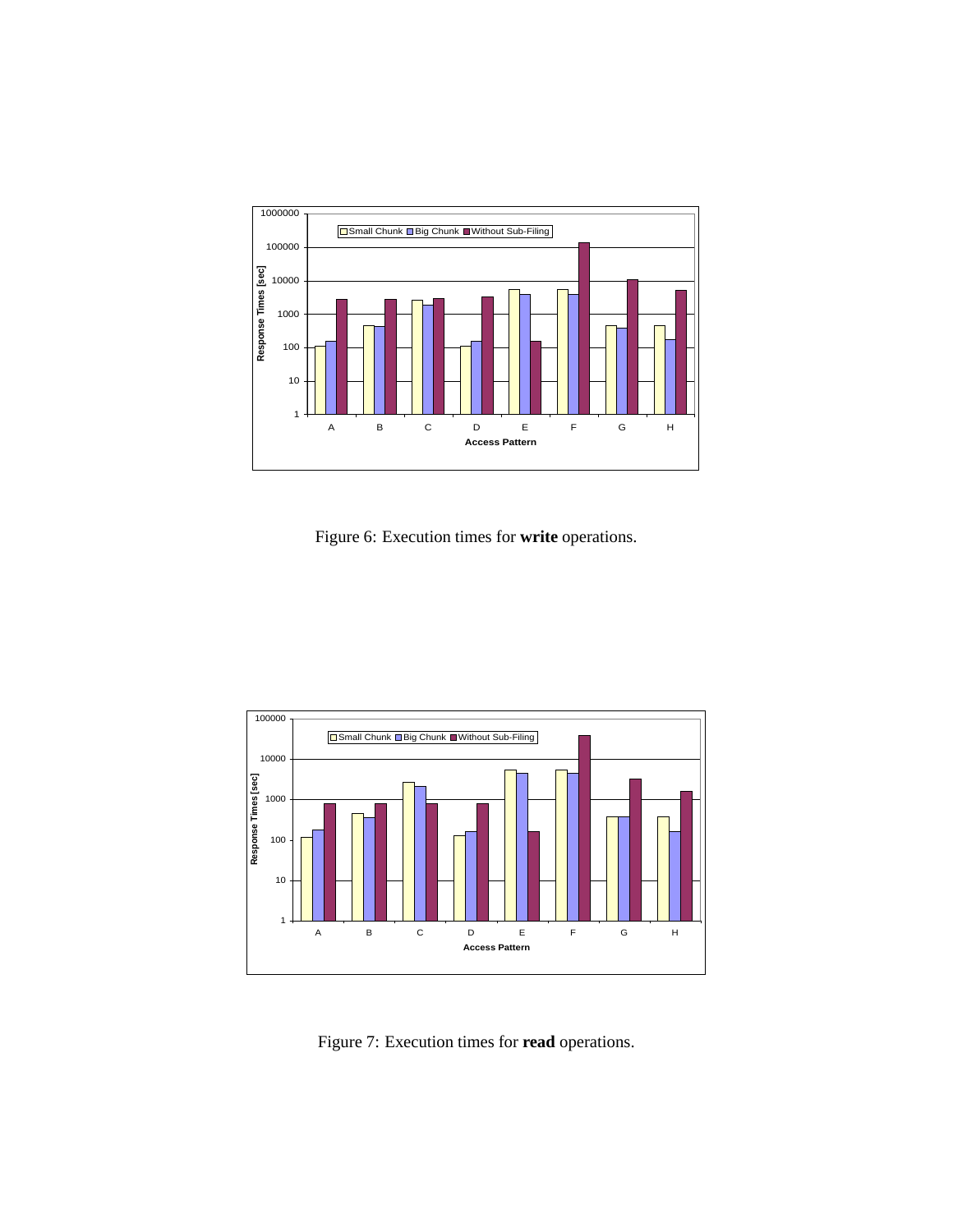by them is an extension of meta-data maintained by a typical operating system, our meta-data involves *performance-related meta-data* as well which enables automatic high-level I/O optimizations as explained in this paper.

There are several works on I/O characterization of large applications. Three I/O-intensive applications from the Scalable I/O Initiative Application Suite are studied in [12]. An I/O-intensive three-dimensional parallel application code is used to evaluate the I/O performances of the IBM SP and Intel Paragon in [28]. They found IBM SP to be faster with read operations and Paragon for writes. del Rosario and Choudhary [15] discuss several grand-challenge problems and the demands that they place on the I/O performance of parallel machines. The characterization information can be very useful in our framework in selecting suitable user-level directives to implement in order to capture access patterns in a better manner. Finally, some amount of work has been done in the area of out-of-core compilation [3], [2].

## **7 Conclusions**

In this paper we present a program development environment based on maintaining performance-related system-level meta-data. This environment consists of a user code, a meta-data management system (MDMS), and a hierarchical storage system (HSS) and provides a seamless data management and manipulation facility for use by large-scale scientific applications. It combines the advantages of file systems and DBMSs without incurring their respective disadvantages and provides location transparency (through the use of data set names rather than file names or URLs), resource transparency (through the use of ASDs), and access function transparency (through the automatic invocation of high-level I/O optimizations like collective I/O and data sieving).

Also, by storing meta-data and providing means to manipulate it, our framework is able to manage distributed resources in a heterogeneous environment. Preliminary results obtained using several applications are encouraging and motivate us to complete our implementation and make extensive experiments using large-scale data intensive applications. Currently, we have only a single API (which can be used from within the application code); we are also working on GUI and UNIX-style command-line interfaces.

## **Acknowledgments**

This research was supported by Department of Energy under the Accelerated Strategic Computing Initiative (ASCI) Academic Strategic Alliance Program (ASAP) Level 2, under subcontract No W-7405-ENG-48 from Lawrence Livermore National Laboratories. We would like to thank Reagan Moore for discussions and help with SDSC resources. We thank Mike Wan and Mike Gleicher for helping us with the implementation of the volume rendering code and in understanding the SRB and the HPSS. We thank Larry Schoof and Wilbur Johnson for providing the unstructured code used in this paper. We thank Celeste Matarazzo, John Ambrosiano, and Steve Louis for discussions and their input. Finally, we gratefully acknowledge NPACI for allowing us to use their machines at the SDSC.

## **References**

- [1] C. Baru, R. Moore, A. Rajasekar, and M. Wan. The SDSC storage resource broker. In *Proc. CASCON'98 Conference,* Dec 1998, Toronto, Canada.
- [2] R. Bordawekar, J. M. del Rosario, and A. Choudhary. Design and implementation of primitives for Parallel I/O, In *Proceedings of Supercomputing'93,* November 1993.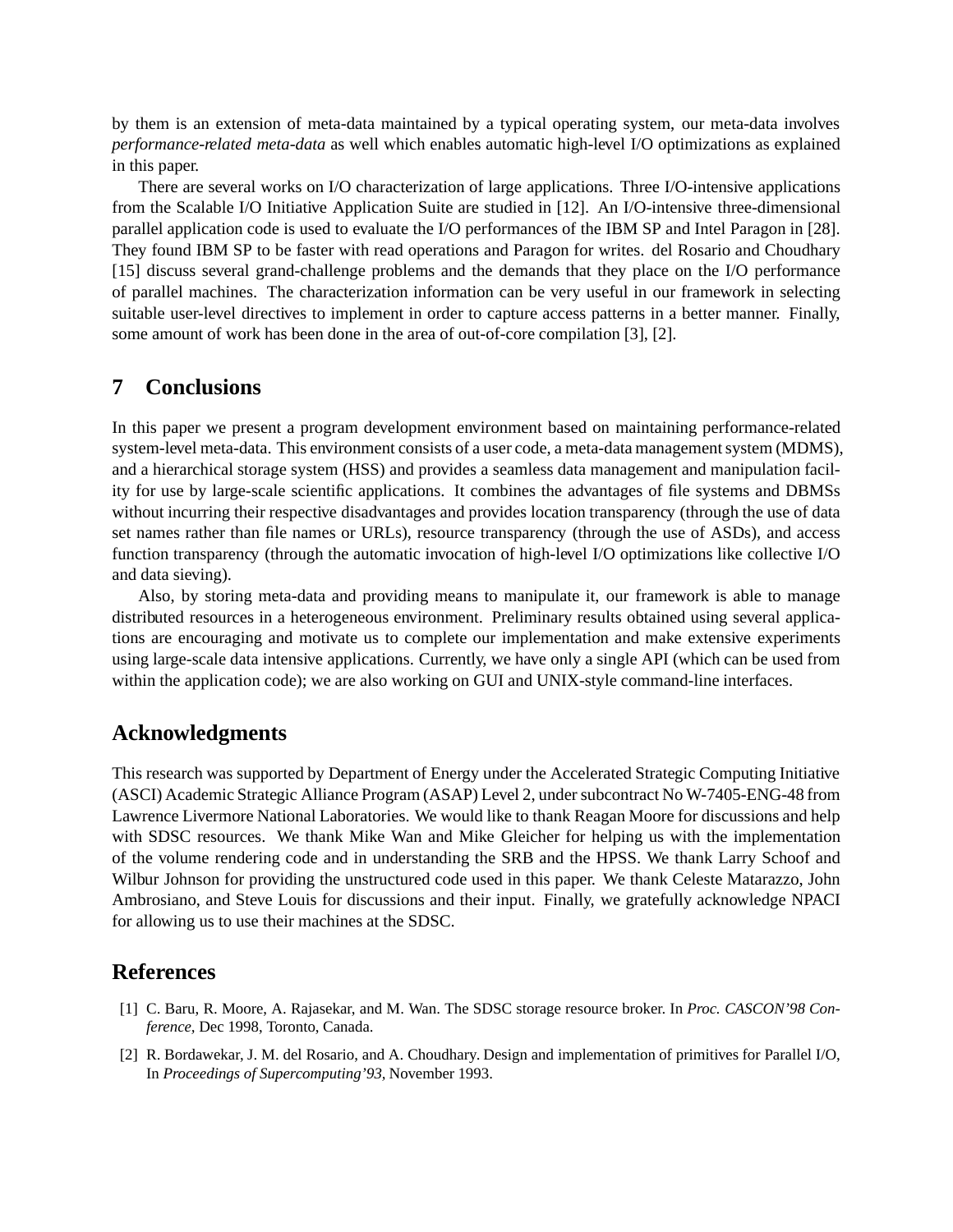- [3] R. Bordawekar, A. Choudhary, K. Kennedy, C. Koelbel, and M. Paleczny. A model and compilation strategy for out-of-core data parallel programs. *Proceedings of the ACM Symposium on Principles and Practice of Parallel Programming*, pages 1–10, July 1995.
- [4] P. Brown, R. Troy, D. Fisher, S. Louis, J. R. McGraw, and R. Musick. Meta-data sharing for balanced performance. In *Proc. the First IEEE Meta-data Conference*, Silver Spring, Maryland, 1996.
- [5] P. Cao, E. Felten, and K. Li. Application-controlled file caching policies. In *Proc. the 1994 Summer USENIX Technical Conference,* pages 171–182, June 1994.
- [6] A. Choudhary, R. Bordawekar, M. Harry, R. Krishnaiyer, R. Ponnusamy, T. Singh, and R. Thakur. PASSION: parallel and scalable software for input-output. *NPAC Technical Report SCCS-636,* Sept 1994.
- [7] A. Choudhary and M. Kandemir. System-level meta-data for high performance data management. To appear in *Proc. the Third IEEE Meta-Data Conference,* Bethesda, Maryland, April 6–7, 1999.
- [8] P. F. Corbett, D. G. Feitelson, J-P. Prost, and S. J. Baylor. Parallel access to files in the Vesta file system. In *Proc. Supercomputing'93,* pp. 472–481, Nov 1993.
- [9] P. Corbett, D. Fietelson, S. Fineberg, Y. Hsu, B. Nitzberg, J. Prost, M. Snir, B. Traversat, and P. Wong. Overview of the MPI-IO parallel I/O interface, In *Proc. Third Workshop on I/O in Parallel and Distributed Systems*, IPPS'95, Santa Barbara, CA, April 1995.
- [10] T. H. Cormen and D. M. Nicol. Out-of-core FFTs with parallel disks. *ACM SIGMETRICS Performance Evaluation Review,* 25:3, December 1997, pp. 3–12.
- [11] R. A. Coyne, H. Hulen, and R. Watson. The high performance storage system. In *Proc. Supercomputing 93*, Portland, OR, November 1993.
- [12] P. E. Crandall, R. A. Aydt, A. A. Chien, and D. A. Reed. Input/output characteristics of scalable parallel applications. In *Proceedings of Supercomputing'95.*
- [13] J. R. Davis. Datalinks: Managing external data with DB2 universal database. IBM Corporation White Paper, August, 1997.
- [14] J. del Rosario, R. Bordawekar, and A. Choudhary.Improved parallel I/O via a two-phase run-time accessstrategy. In *Proc. the 1993 IPPS Workshop on Input/Output in Parallel Computer Systems* , April 1993.
- [15] J. del Rosario and A. Choudhary. High performance I/O for parallel computers: problems and prospects. *IEEE Computer,* March 1994.
- [16] M. Drewry, H. Conover, S. McCoy, and S. Graves. Meta-data: quality vs. quantity. In *Proc. the Second IEEE Meta-data Conference*, Silver Spring, Maryland, 1997.
- [17] C. S. Ellis and D. Kotz. Prefetching in file systems for MIMD multiprocessors. In *Proc. the 1989 International Conference on Parallel Processing,* pages I:306–314, St. Charles, IL, August 1989. Pennsylvania State Univ. Press.
- [18] M. Kandaswamy, M. Kandemir, A. Choudhary, and D. Bernholdt. Performance implications of architectural and software techniques on I/O-intensive applications. In *Proc. the International Conference on Parallel Processing (ICPP'98)*, Minneapolis, MN, Aug 1998.
- [19] J. F. Karpovich, A. S. Grimshaw, and J. C. French. Extensible file systems (ELFS): An object-oriented approach to high performance file I/O. In *Proc. the Ninth Annual Conference on Object-Oriented Programming Systems, Languages, and Applications,* pp. 191–204, Oct 1994.
- [20] D. Kotz. Disk-directed I/O for MIMD multiprocessors. In *Proc. the 1994 Symposium on Operating Systems Design and Implementation,* pages 61–74. USENIX Association, Nov 1994.
- [21] D. Kotz. Multiprocessor file system interfaces. In *Proc. the Second International Conference on Parallel and Distributed Information Systems,* pages 194–201. IEEE Computer Society Press, 1993.
- [22] T. Madhyastha and D. Reed. Intelligent, adaptive file system policy selection. In *Proc. Frontiers of Massively Parallel Computing,* Annapolis, MD, pp. 172–179, Oct 1996.